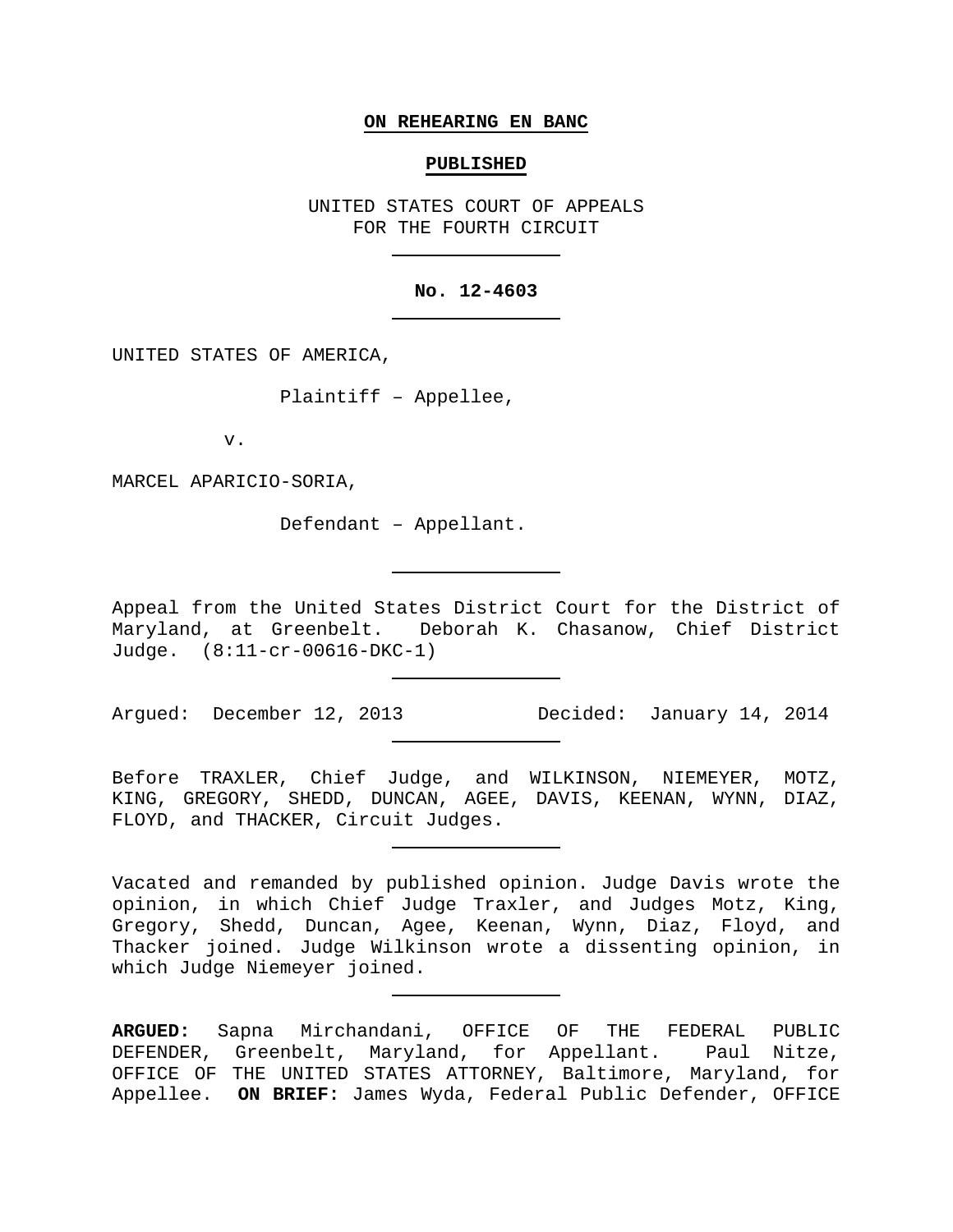OF THE FEDERAL PUBLIC DEFENDER, Baltimore, Maryland, for Appellant. Rod J. Rosenstein, United States Attorney, OFFICE OF THE UNITED STATES ATTORNEY, Baltimore, Maryland, for Appellee.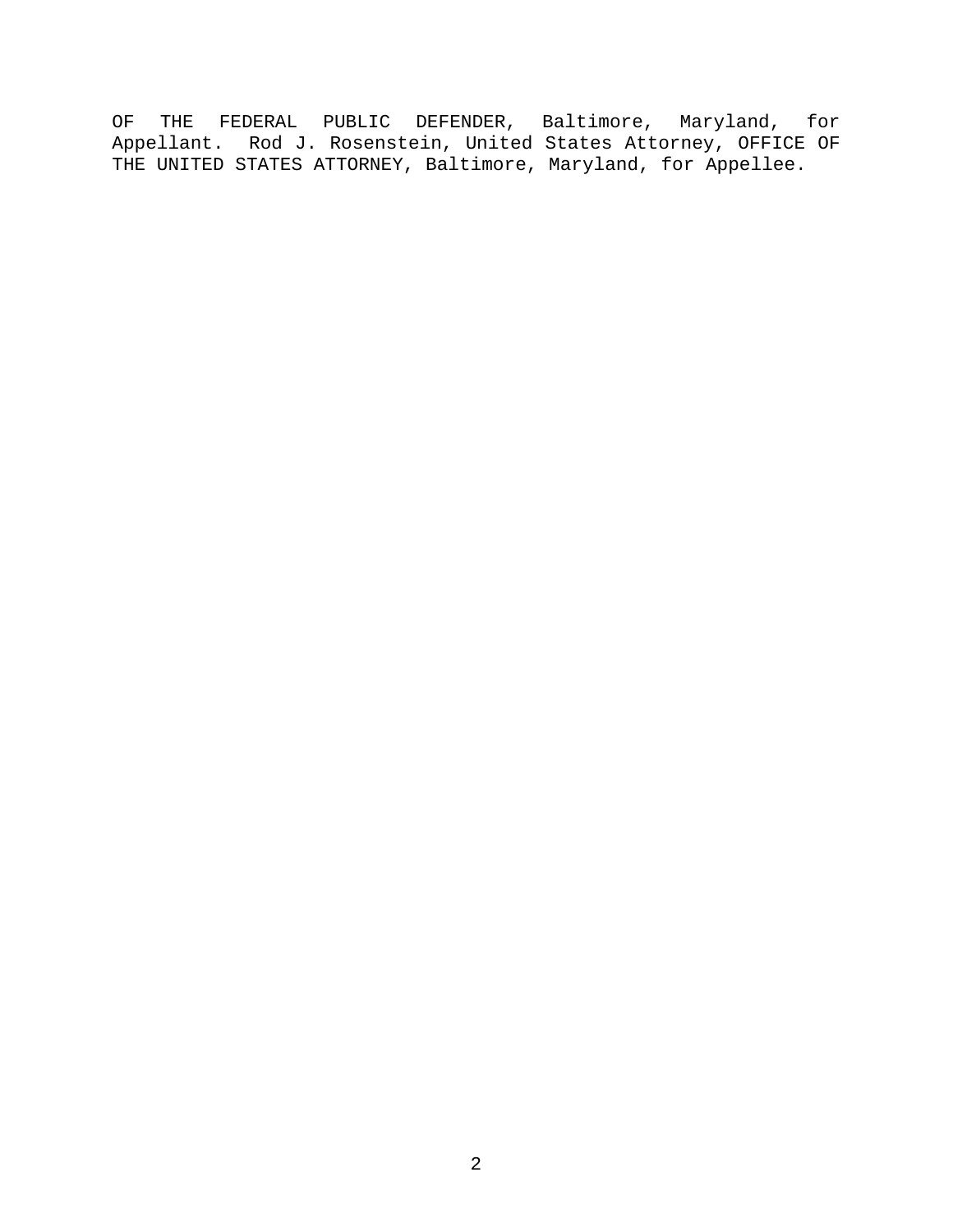DAVIS, Circuit Judge:

The issue before us is whether the Maryland crime of resisting arrest, Md. Code, Crim. Law § 9-408(b)(1), "has as an element the use, attempted use, or threatened use of physical force against the person of another," and therefore qualifies categorically as a "crime of violence" within the meaning of U.S. Sentencing Guideline § 2L1.2, the reentry Guideline. We hold that it does not.

The reentry Guideline advises federal district judges to increase by twelve or sixteen the offense level of a defendant convicted of unlawfully entering or remaining in the United States if that defendant has a prior felony conviction for "a crime of violence." U.S.S.G. § 2L1.2(b)(1)(A). "Crime of violence" is defined in the Commentary to the reentry Guideline as including two groups of offenses: the first group is certain listed offenses, such as murder, kidnapping, or arson; the second is "any other offense under federal, state, or local law that has as an element the use, attempted use, or threatened use of physical force against the person of another." U.S.S.G. § 2L1.2 cmt. n.1(B)(iii). This latter provision is referred to as "the force clause."

Having pleaded guilty to one count of unlawful reentry of a deported alien after sustaining an aggravated felony conviction, 8 U.S.C. §§ 1326(a) and (b)(2), Marcel Aparicio-Soria was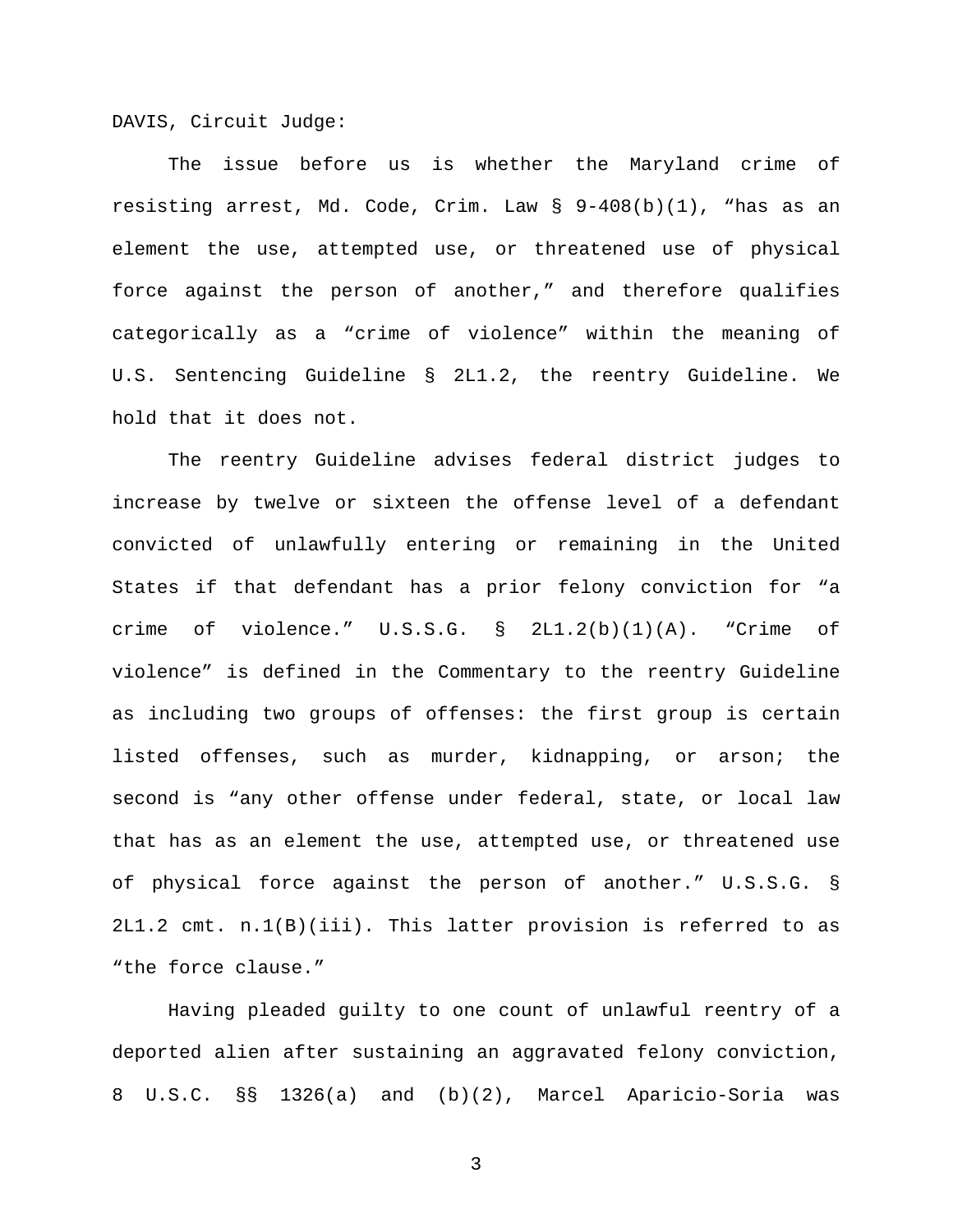sentenced in the District of Maryland to a thirty-six month term of imprisonment and a three-year term of supervised release. The Government had argued at sentencing that Aparicio-Soria's sentence should be enhanced according to the force clause of the reentry Guideline because he has a prior 2006 Maryland conviction for resisting arrest. The district court agreed, imposing the sentence based on two rulings: first, it ruled that Aparicio-Soria's prior conviction for resisting arrest did not qualify categorically as a crime of violence because "the degree of force" required for a conviction pursuant to the Maryland resisting arrest statute is less than that contemplated by the force clause, J.A. 109; and second, it applied the modified categorical approach to evaluate the relevant documentation surrounding Aparicio-Soria's resisting arrest conviction, and it concluded that his particular conviction qualified as a crime of violence. The documentation indicated that Aparicio-Soria had bitten a law enforcement officer attempting to arrest him.

On appeal, the parties agree, in light of intervening precedent, Descamps v. United States, 133 S. Ct. 2276, 2282 (2013), that the district court's application of the modified categorical approach was error, but they disagree about the result reached with respect to the categorical approach. In Descamps, the Supreme Court held that federal sentencing courts are prohibited from applying the modified categorical approach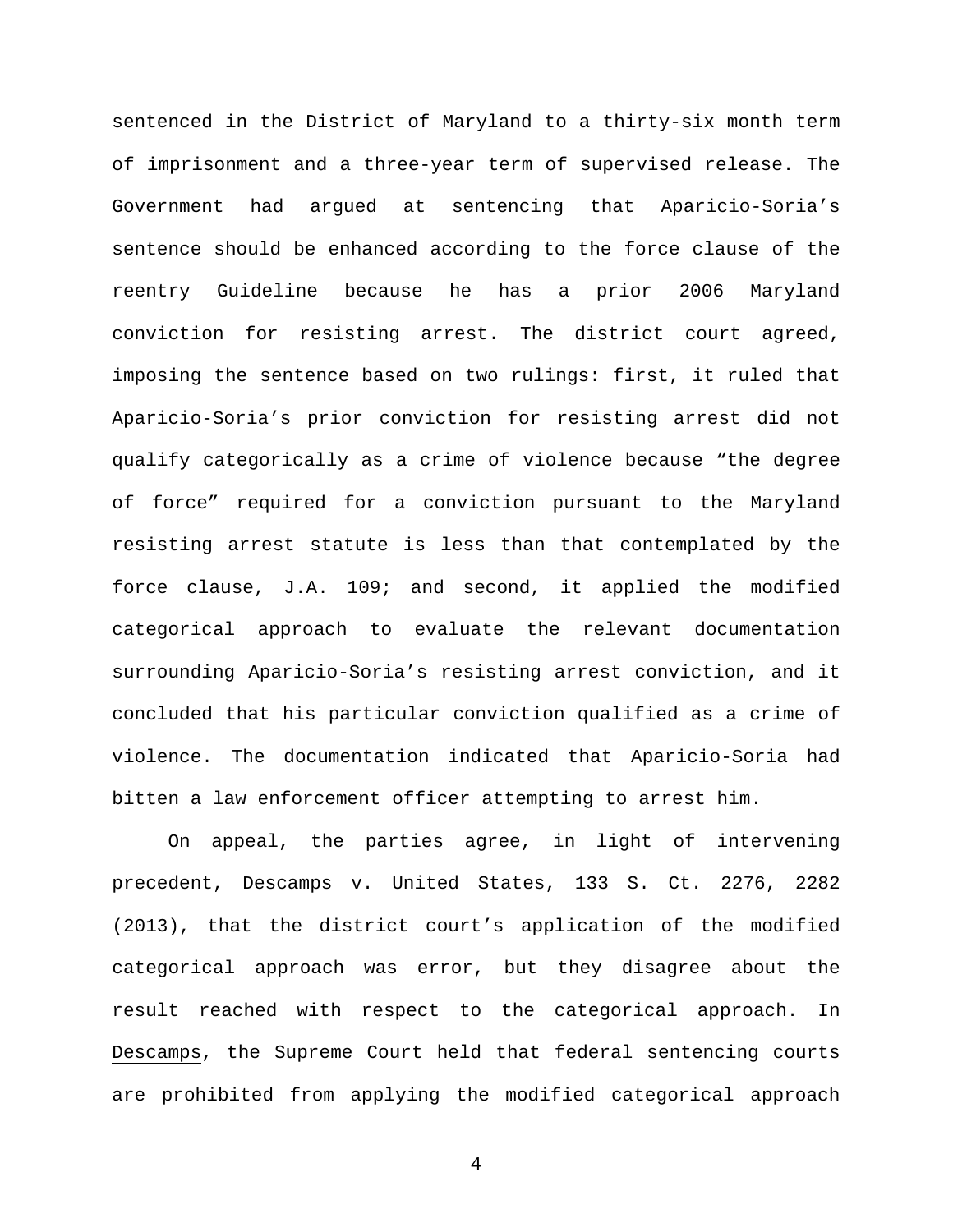when the state crime in question "has a single, indivisible set of elements." 133 S. Ct. at 2282. Because the Maryland crime of resisting arrest has a single and indivisible set of elements, infra at 7, Descamps makes clear that the district court's application of the modified categorical approach was improper.

We may, however, affirm the district court on any ground in the record, including those rejected by the district judge. United States v. Moore, 709 F.3d 287, 293 (4th Cir. 2013). Accordingly, the Government maintains that we should affirm the judgment because the Maryland crime of resisting arrest qualifies categorically as a crime of violence under the force clause of the reentry Guideline. Aparicio-Soria defends the district court's ruling on this point, arguing that his prior Maryland conviction for resisting arrest does not qualify categorically as a crime of violence. We review the district court's ruling de novo. United States v. Gomez, 690 F.3d 194, 197 (4th Cir. 2012).

This case requires application of the framework outlined by the Supreme Court in Johnson v. United States, 130 S. Ct. 1265, 1269-70 (2010), in which the Court compared the Florida offense of felony battery to the force clause in the Armed Career Criminal Act to assess whether the former qualifies categorically as a "violent felony." Although Johnson involved construction of the term "violent felony" in the Armed Career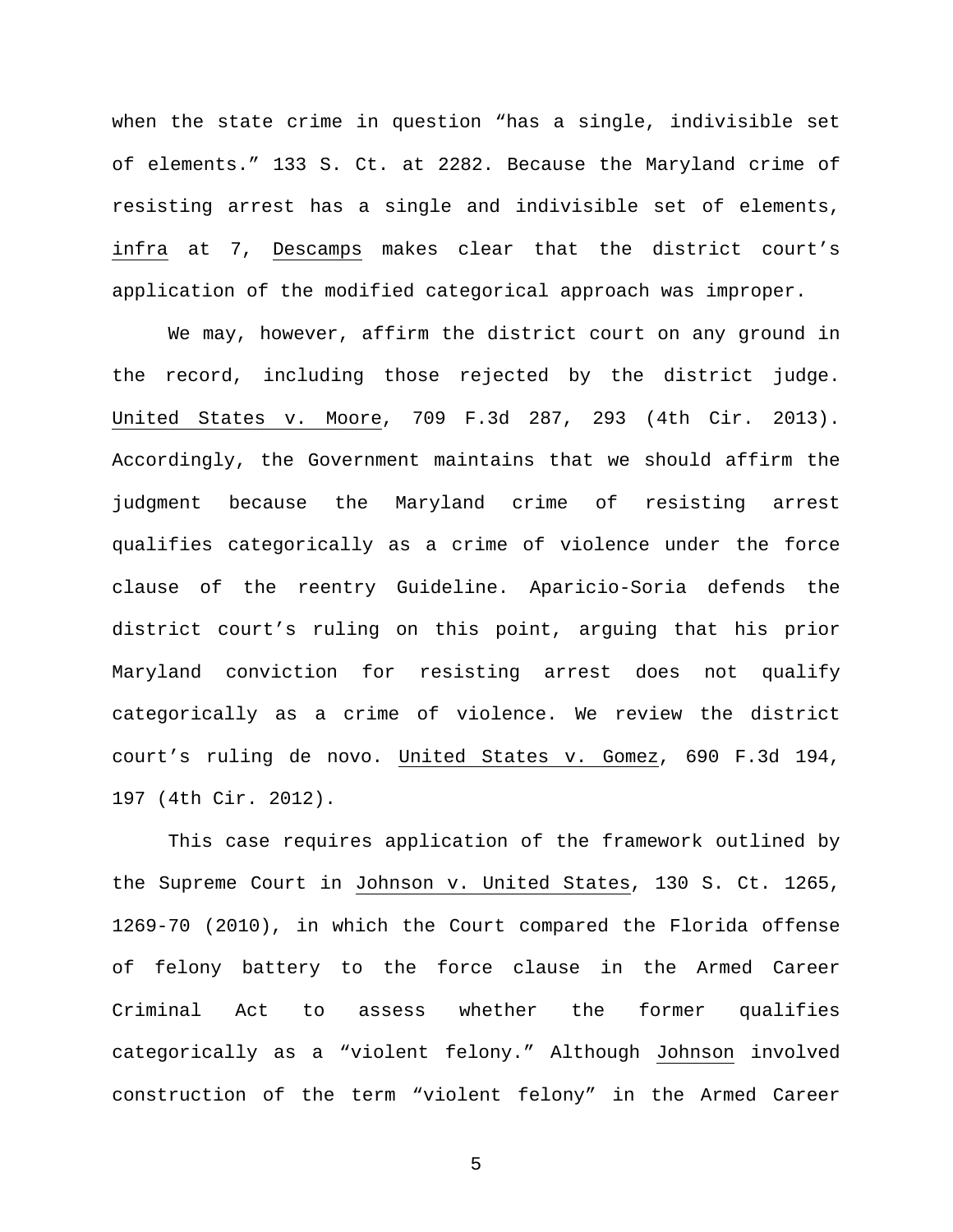Criminal Act and not the reentry Guideline,<sup>[1](#page-5-0)</sup> we nevertheless consider its interpretation controlling in this case because the language of the force clause in the Armed Career Criminal Act and the reentry Guideline is identical, and we have previously relied on case law construing one provision as helpful in construing the other. United States v. Montes-Flores, 736 F.3d 357, 363 (4th Cir. 2013).

To determine whether a state crime qualifies categorically as a crime of violence pursuant to the force clause of the reentry Guideline, we compare the force clause with the elements of the state crime at issue and assess whether the latter contains as "an element the use, attempted use, or threatened use of physical force against the person of another." U.S.S.G. § 2L1.2 cmt. n.1(B)(iii). As required by the categorical approach, our analysis is restricted to "the fact of conviction and the

<span id="page-5-0"></span><sup>&</sup>lt;sup>1</sup> The relevant provision of the Armed Career Criminal Act provides that a defendant convicted of being a felon in possession of a firearm, 18 U.S.C. § 922(g), is subject to a fifteen-year mandatory minimum sentence if he has three previous "violent felony" convictions. 18 U.S.C. § 924(e)(1). "Violent felony" is defined in the statute as any crime "punishable by imprisonment for a term exceeding one year" that either "has as an element the use, attempted use, or threatened use of physical force against the person of another" (the force clause), or "is burglary, arson, or extortion, involves use of explosives, or otherwise involves conduct that presents a serious potential risk of physical injury to another." Id. § 924(e)(2)(B). The second category involving physical injury is referred to as "the residual clause."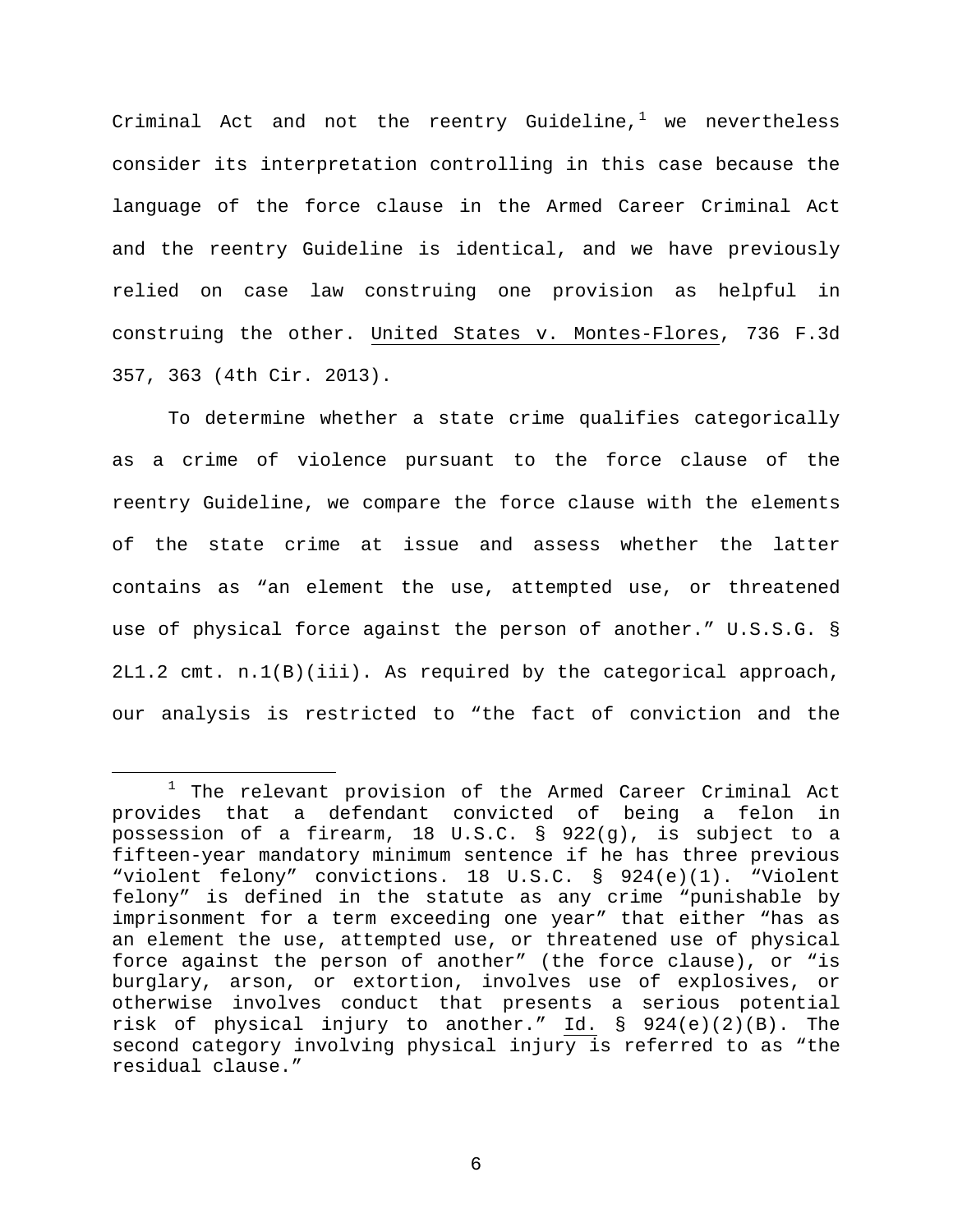statutory definition of the prior offense." Taylor v. United States, 495 U.S. 575, 603 (1990) (construing the Armed Career Criminal Act). To the extent that the statutory definition of the prior offense has been interpreted by the state's highest court, that interpretation constrains our analysis of the elements of state law. Johnson, 130 S. Ct. at 1269.

We begin with the force clause. The Supreme Court has given the term "physical force" as used in an identical force clause a particular meaning: "violent force – that is, force capable of causing physical pain or injury to another person." Id. at 1271. This construction of violent force specifically excludes from consideration "the slightest offensive touching," id. at 1270, and it does so in large part because of the context in which the term appears – in a definition of the term "violent felony." See id. at 1271.

We next analyze the prior state crime. The Maryland statute criminalizing resisting arrest provides in pertinent part that "[a] person may not intentionally . . . resist a lawful arrest." Md. Code, Crim. Law § 9-408(b)(1). Although resisting arrest was previously a common law crime, the Maryland General Assembly's codification of it did not change the elements of resisting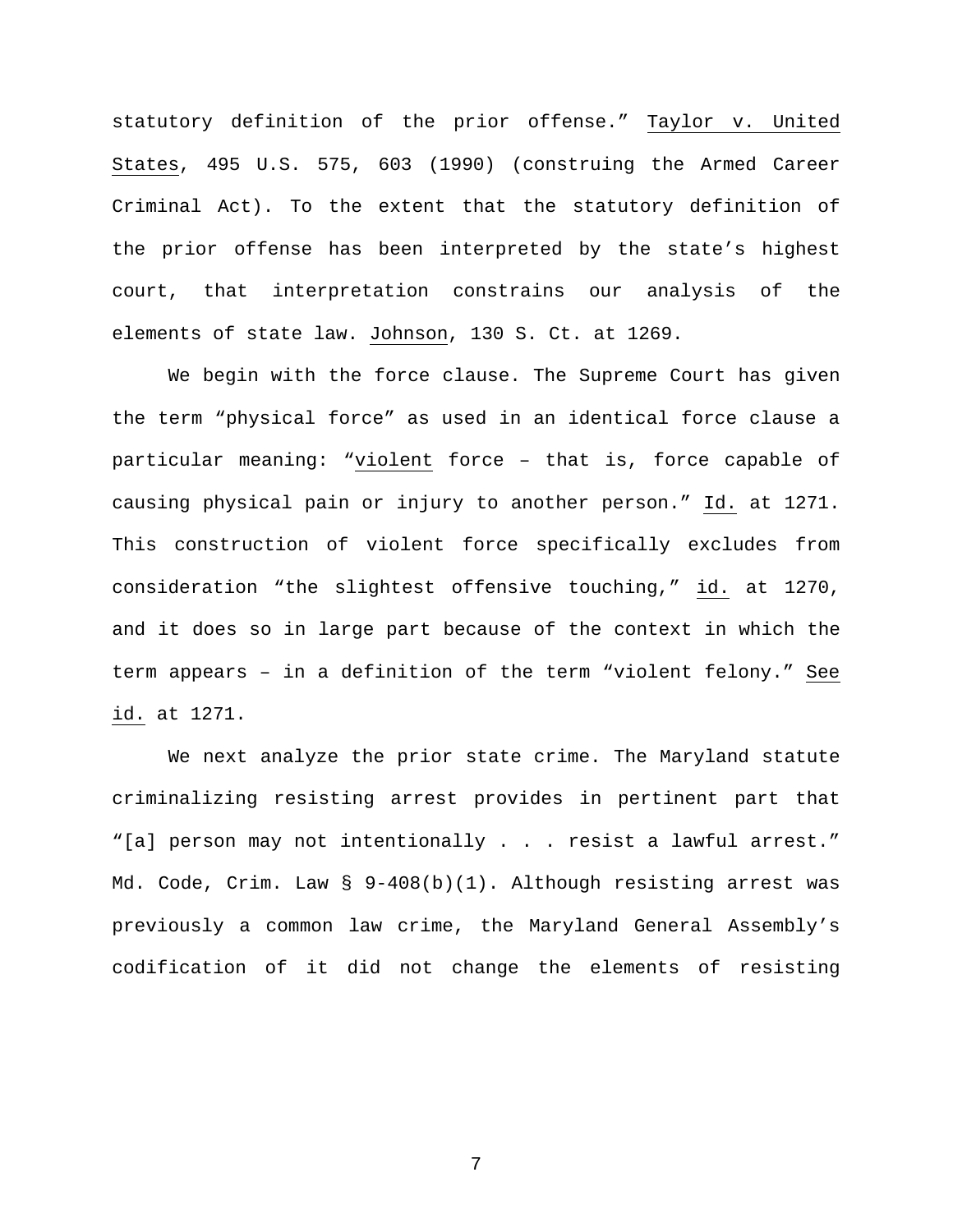arrest, $^2$  $^2$  Williams v. State, 79 A.3d 931, 944 (Md. 2013), which are:

- (1) that a law enforcement officer attempted to arrest the defendant;
- (2) that the defendant knew that a law enforcement officer was attempting to arrest [him] [her]; and
- (3) that the defendant refused to submit to the arrest and resisted the arrest by force.

Maryland Pattern Jury Instructions - Criminal 4:27 (1995).

The third element of a Maryland resisting arrest offense requires resistance "by force." Precedent from the state's highest court indicates that the force required for conviction of resisting arrest is no more than the type of de minimis force constituting an offensive touching. In Nicolas v. State, 44 A.3d 396, 409 (Md. 2012), the Maryland Court of Appeals held that convictions for resisting arrest and second degree assault merge because "[a]ll of the elements of second degree assault are included within the offense of resisting arrest." And in this context, the court stated that the force required for sustaining a resisting arrest conviction "is the same as the 'offensive physical contact' that is required to find a defendant guilty of

<span id="page-7-0"></span> $2$  The Supreme Court has not yet addressed whether - and if so, how - the categorical approach applies to common law crimes. See Descamps, 133 S. Ct. at 2291. Discerning no compelling reason to reach a contrary conclusion, however, we have held that the categorical/modified categorical typologies apply equally to statutory and common law crimes. Montes-Flores, 736 F.3d at 367.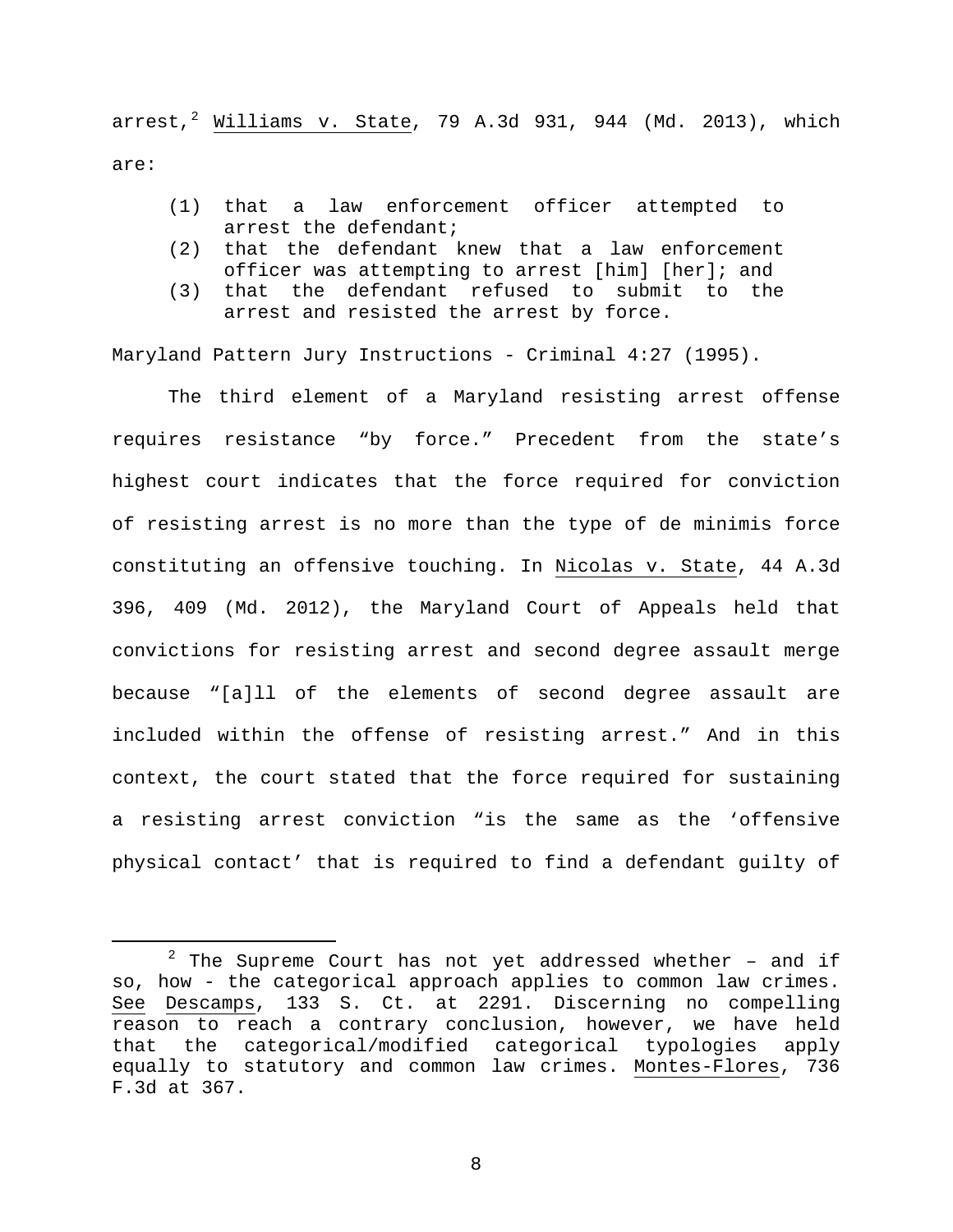the battery variety of second degree assault." Id.<sup>[3](#page-8-0)</sup> (citation omitted). The salient point is that the force requirement of the Maryland crime of resisting arrest requires only offensive physical contact.

The last step in the analysis is comparing the force clause with the elements of Maryland resisting arrest. The precise issue before us is whether a Maryland conviction for resisting arrest contains as an element the use, attempted use, or threatened use of violent force capable of causing physical pain or injury against another person. U.S.S.G. § 2L1.2 cmt. n.1(B)(iii); Johnson, 130 S. Ct. at 1271. It does not. According to the Court of Appeals of Maryland, the force required for conviction pursuant to the Maryland resisting arrest statute is merely "offensive physical contact," Nicolas, 44 A.3d at 409, a threshold far lower than violent force capable of causing pain or injury to another. We have recently emphasized this point, applying Descamps to hold that the Maryland offense of second degree assault (1) contains indivisible elements and therefore is not amenable to the modified categorical approach, and (2) categorically is not a crime of violence, United States v. Royal, 731 F.3d 333, 341-42 (4th Cir. 2013), Karimi v. Holder,

<span id="page-8-0"></span><sup>&</sup>lt;sup>3</sup> At the sentencing hearing in this case, the district court expressly relied on Nicolas, 44 A.3d at 409, in concluding that resisting arrest under Maryland law does not categorically require violent force.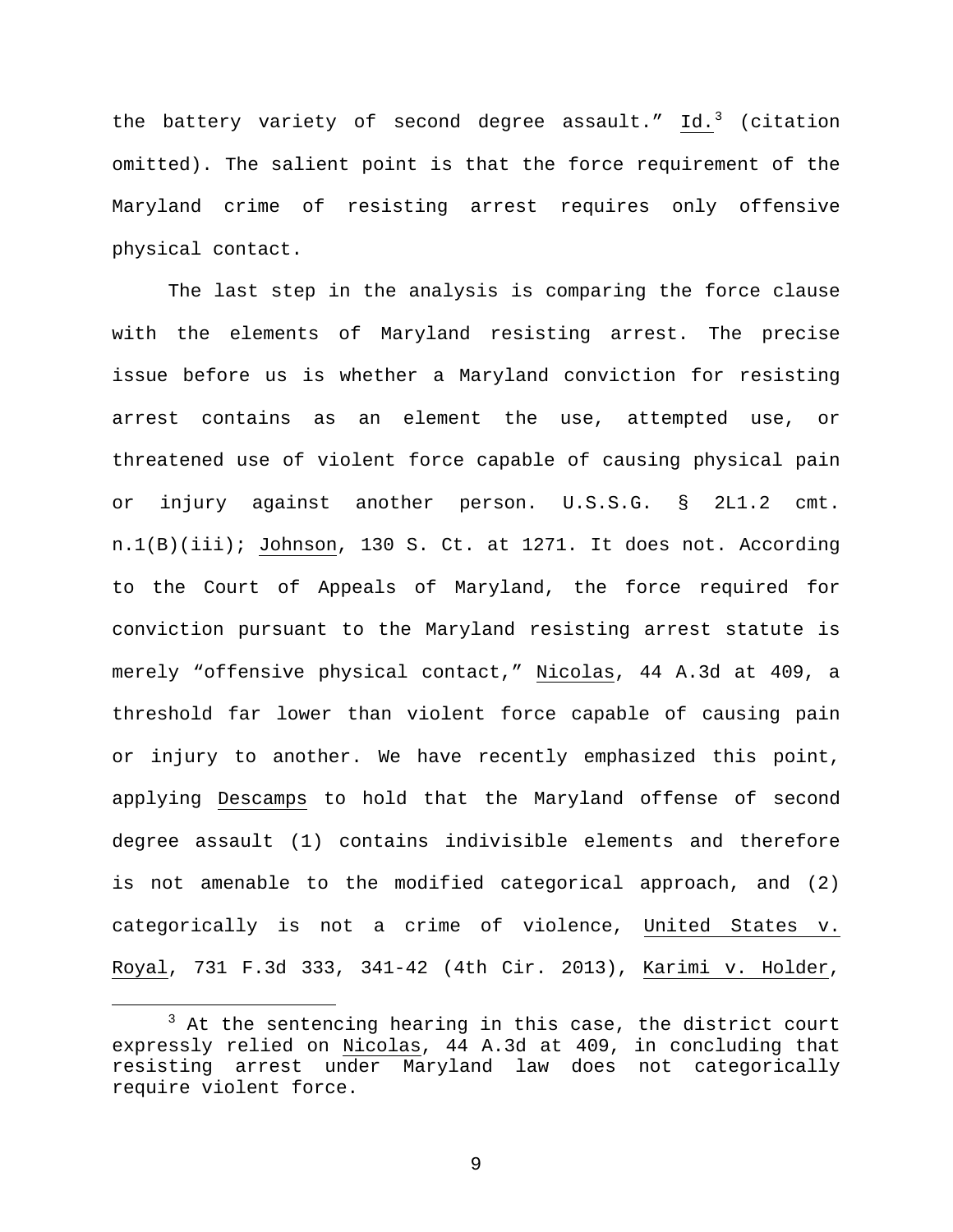715 F.3d 561, 568 (4th Cir. 2013), thereby abrogating several of our pre-Descamps precedents that had applied the modified categorical approach to Maryland assault convictions. See United States v. Harcum, 587 F.3d 219, 224 (4th Cir. 2009); United States v. Simms, 441 F.3d 313, 315 (4th Cir. 2006); United States v. Coleman, 158 F.3d 199, 202 (4th Cir. 1998); United States v. Kirksey, 138 F.3d 120, 125 (4th Cir. 1998).

The Government makes several arguments in response, none of which we find persuasive. It cites Rich v. State, 44 A.3d 1063 (Md. Ct. Spec. App. 2012), an opinion from Maryland's intermediate appellate court, for the proposition that the Maryland resisting arrest statute criminalizes "conduct that by its very nature is violent and physically aggressive." Govt. Br. 12. This is true as a matter of simple logic, because resisting arrest could certainly be committed in that fashion. But here we deal with elements, not conduct. Descamps, 133 S. Ct. at 2283. The Government's argument also fails because, to the extent that Rich can even be read in the way the Government reads it, it would be inconsistent with the law as articulated by Maryland's highest court in Nicolas – and that is the law that binds us, not an opinion from Maryland's intermediate appellate court.<sup>[4](#page-9-0)</sup>

<span id="page-9-0"></span> $4$  The Government argues that the discussion in Nicolas,  $44$ A.3d at 409, of the force required for a resisting arrest conviction is dicta irrelevant to whether resisting arrest and (Continued)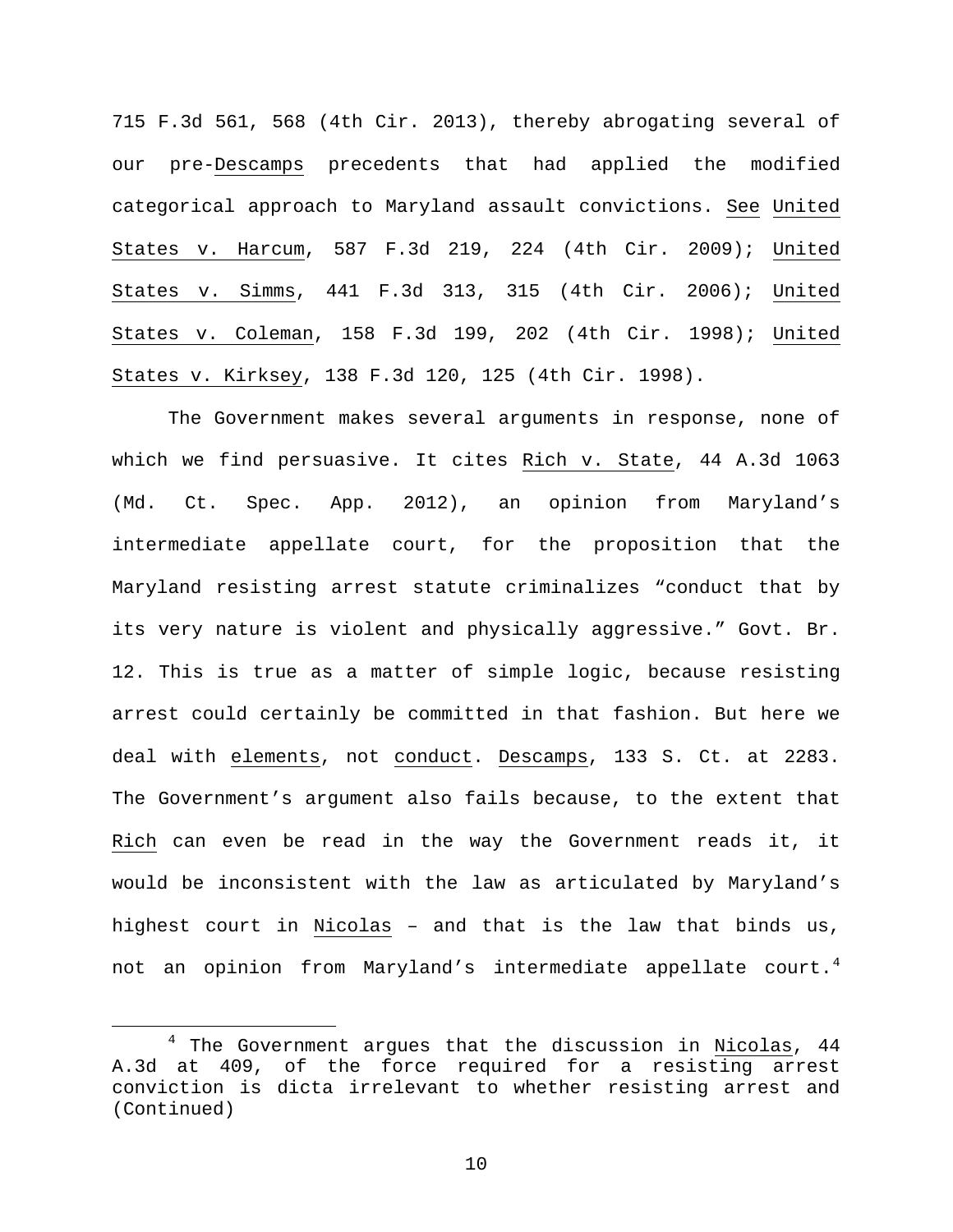Johnson, 130 S. Ct. at 1269. Rich has never been cited by the Maryland Court of Appeals and its reasoning has never been adopted. Indeed, the Court of Appeals' most recent recitation of the elements of the crime of resisting arrest in Maryland altogether omits the force element and replaces it with a "refus[al] to submit" element. Williams, 79 A.3d at 944 ("(1) [T]he defendant was arrested; (2) the arrest was lawful; and (3) the defendant refused to submit to the arrest.") (citations and quotations omitted). There is no plausible argument that violent force of the type contemplated by the force clause of the reentry Guideline is a required element of the Maryland crime of resisting arrest. Cf. United States v. Romo-Villalobos, 674 F.3d 1246, 1249 (11th Cir. 2012) (holding that the Florida crime of resisting arrest "by offering or doing violence to the person of such officer" is a "crime of violence" pursuant to the force clause of the reentry Guideline) (citation omitted) (emphasis added).

The Government persists, citing two of our prior cases -United States v. Wardrick, 350 F.3d 446, 454-55 (4th Cir. 2003), and United States v. Jenkins, 631 F.3d 680, 683-85 (4th Cir.

Ĩ.

second degree assault convictions merge. Although the reasoning might be slightly overbroad for the holding, that does not undermine the basic point in Nicolas that there is no daylight between the force elements in the Maryland crimes of second degree assault and resisting arrest.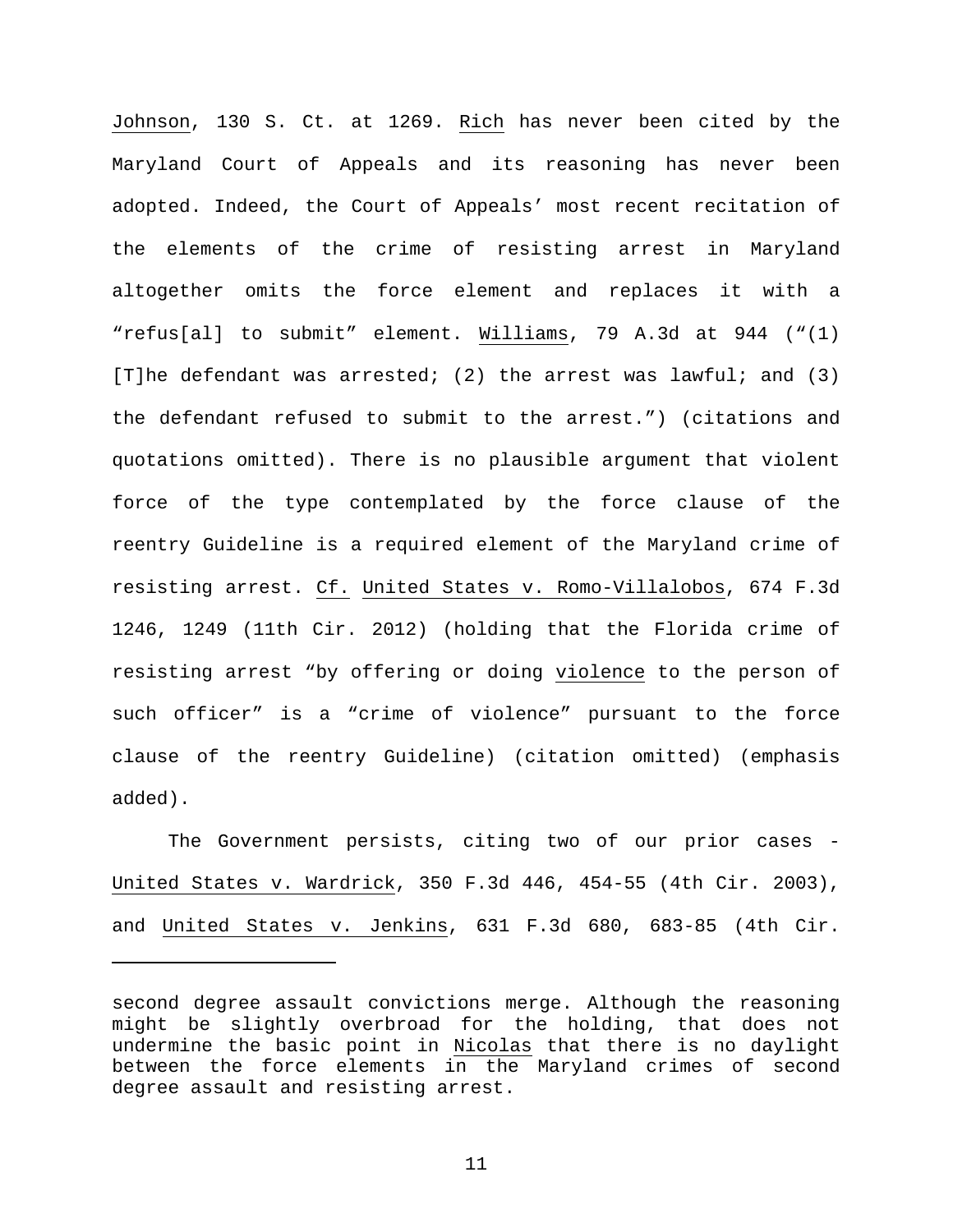2011) – to buttress its argument that Maryland resisting arrest is an "inherently violent" crime that "poses a substantial risk of physical injury to officers." Govt. Br. 13. This argument also fails, and for a simple reason: Wardrick and Jenkins involved different clauses of different sentencing provisions. Both cases involved "the residual clause," which categorizes prior state offenses as federal sentencing predicates if they criminalize "conduct that presents a serious potential risk of physical injury to another." This language appears in the Armed Career Criminal Act, 18 U.S.C. § 924(e)(2)(B), and the career offender Guideline, U.S.S.G. § 4B1.2(a)(2).

But it is not in the reentry Guideline. That is why Wardrick and Jenkins are irrelevant to this case. In Wardrick, 350 F.3d at 454, we held that Maryland resisting arrest was a "violent felony" pursuant to the Armed Career Criminal Act, 18 U.S.C. § 924(e)(2)(B), but there we asked whether the crime fell under the residual clause, and thus criminalized "conduct that present[ed] a serious potential risk of physical injury to another"; similarly, in Jenkins, 631 F.3d at 682-85, we held that Maryland resisting arrest was a "crime of violence" within the meaning of the residual clause of the career offender Guideline, U.S.S.G. § 4B1.2(a)(2), but again we were asking whether resisting arrest "involve[d] conduct that presents a serious potential risk of physical injury to another."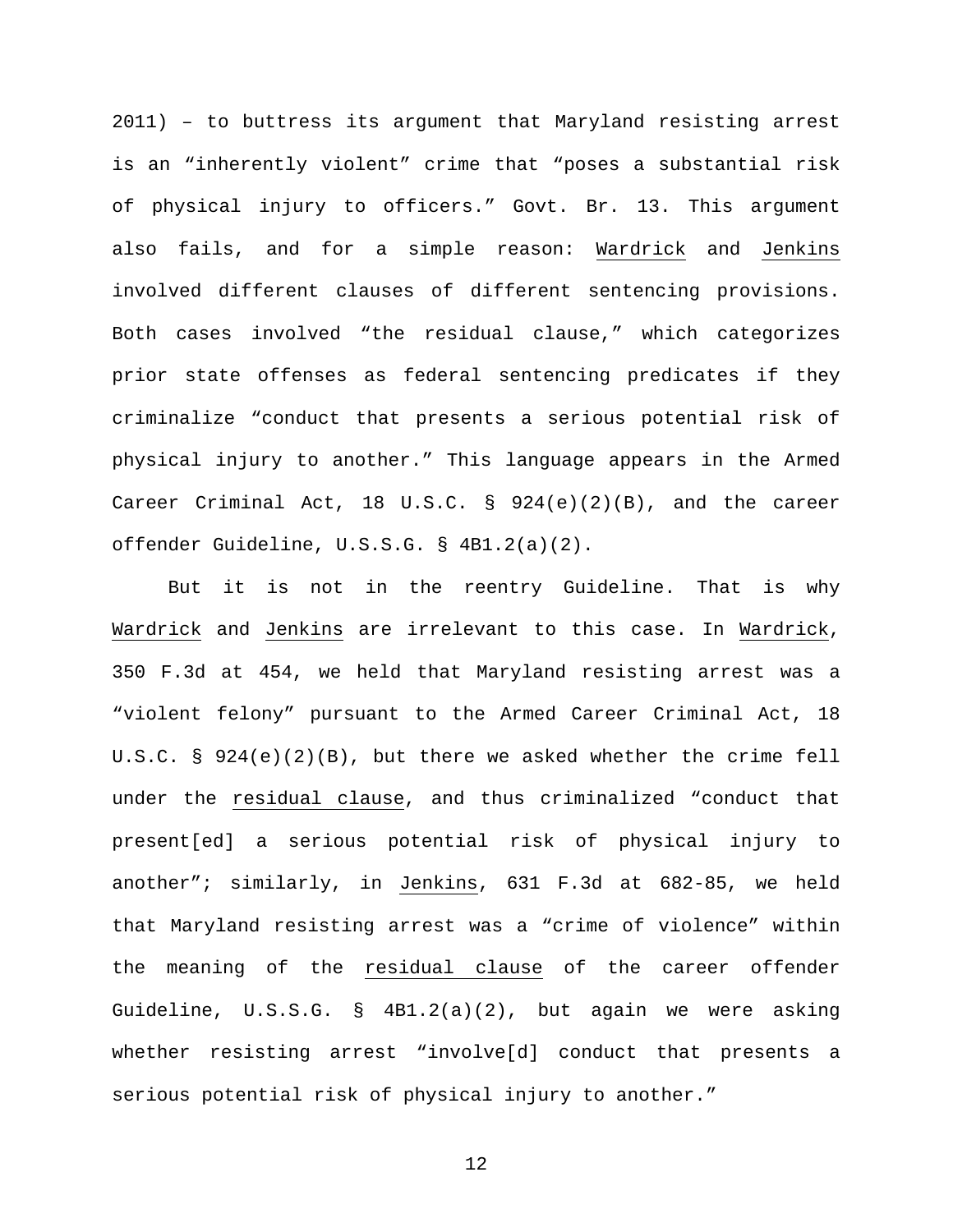The Government pushes on. After all, it contends, offenses that criminalize conduct that presents a serious risk of physical injury cannot be far removed from those that contain as an element the use of violent force. It is perhaps instinctively alluring to conflate the risk of physical injury with the use of violent force, but we refuse to do so because it is directly contrary to Supreme Court and sound Fourth Circuit precedent: Sykes v. United States, 131 S. Ct. 2267, 2273 (2011), in which the Supreme Court held that the Indiana offense of resisting law enforcement through felonious vehicle flight qualified as a violent felony under the residual clause of the Armed Career Criminal Act, but not under the force clause of the same statute; and United States v. Jarmon, 596 F.3d 228, 230 (4th Cir. 2010), in which we held that the North Carolina crime of "larceny from the person" was a crime of violence under the residual clause of the career offender Guideline, but not under the force clause of the same Guideline. The basic point is that the Government's reliance on Wardrick and Jenkins is misplaced because a crime involving conduct that presents a serious potential risk of physical injury to another, the residual clause inquiry, is not the same for federal sentencing purposes as a crime that has as an element the use or attempted use of violent force, the force clause inquiry.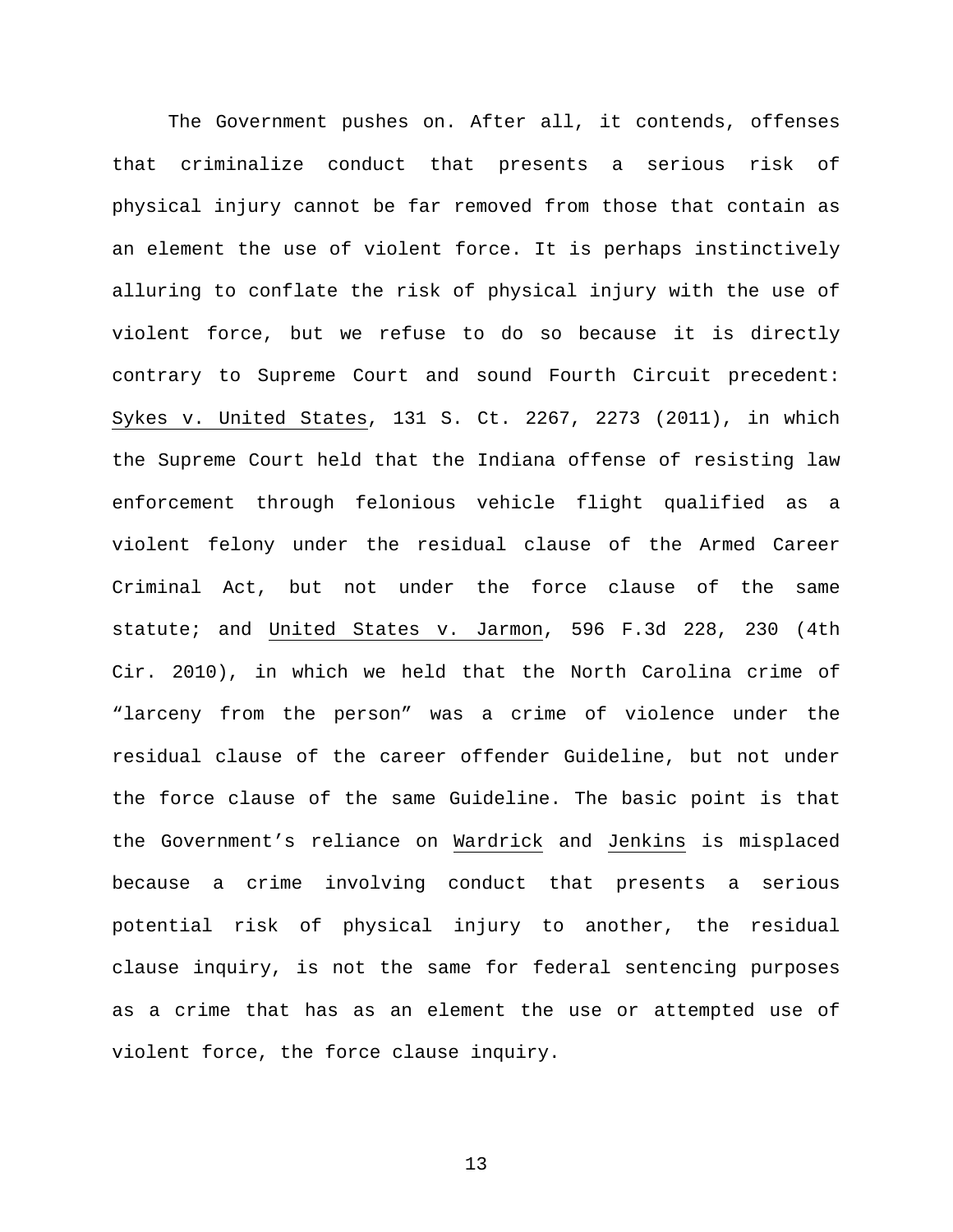The Government's last argument is that there is no way to be convicted of resisting arrest in Maryland without the use of violent force - and it cites thirty-eight published opinions by the Maryland appellate courts to support its claim, all of which arguably involved the defendant's use of violent force. Armed with this mountain of cases, the Government urges us to avoid exercising our "legal imagination" when analyzing the resisting arrest offense, and instead asks us to examine whether there is "a realistic probability, not a theoretical possibility, that [Maryland] would apply its statute to conduct that falls outside" the realm of violent force. Govt. Br. 19-21 (quoting Gonzales v. Duenas-Alvarez, 549 U.S. 183, 193 (2007)).

But this case does not require an exercise of imagination, merely mundane legal research skills: we have precedent from Maryland's highest court stating that the degree of force required as an element of Maryland resisting arrest is "offensive physical contact," Nicolas, 44 A.3d at 409, and crimes requiring offensive physical contact are not crimes of violence containing an element of violent force, as required under federal enhanced sentencing regimes. Royal, 731 F.3d at 341-42; Karimi, 715 F.3d at 568.

Even with its raft of cases, the Government's argument misses the point of the categorical approach and "wrenches the Supreme Court's language in Duenas-Alvarez from its context."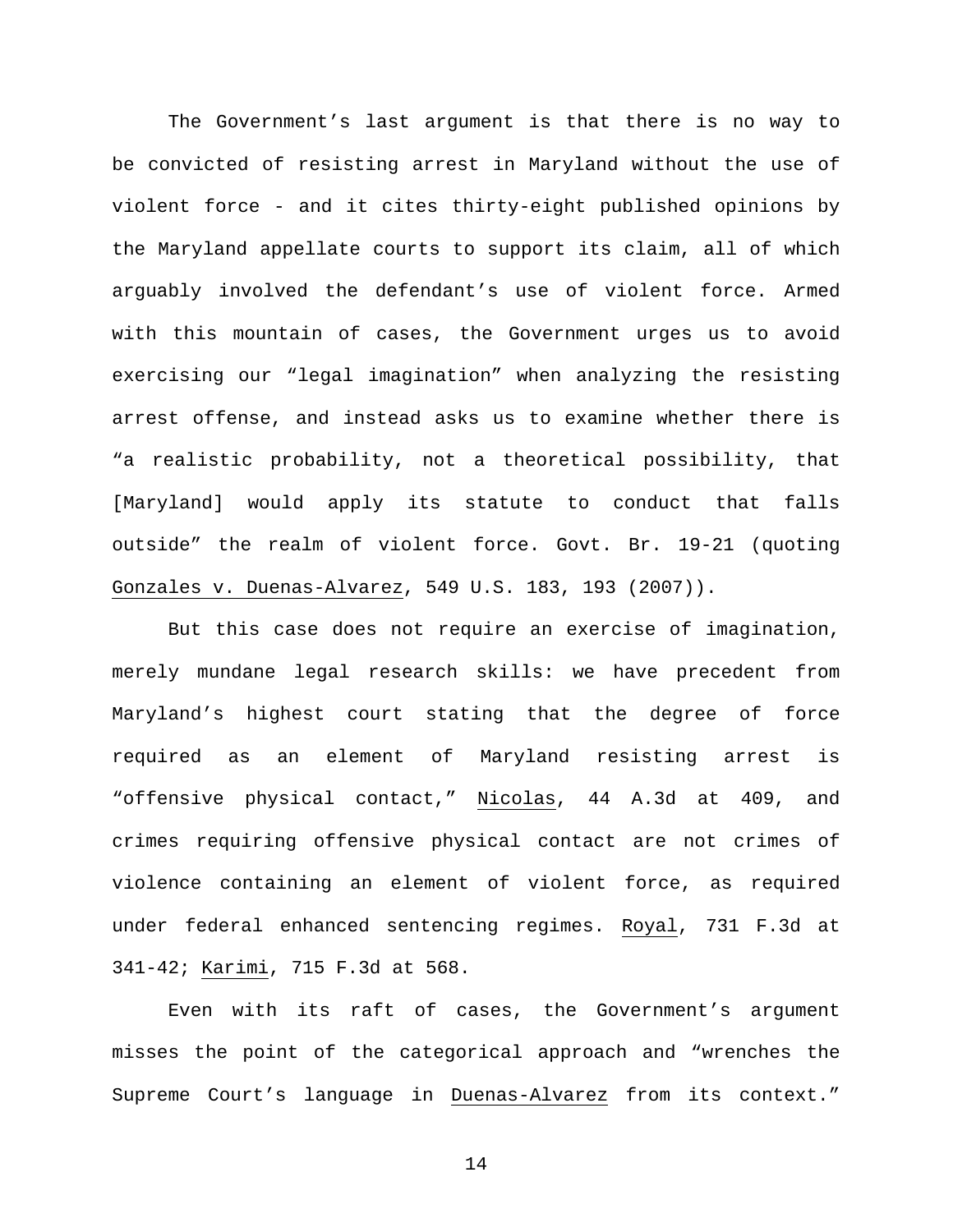United States v. Torres-Miguel, 701 F.3d 165, 170 (4th Cir. 2012). We do not need to hypothesize about whether there is a "realistic probability" that Maryland prosecutors will charge defendants engaged in non-violent offensive physical contact with resisting arrest; we know that they can because the state's highest court has said so. It may be that Maryland prosecutors tend to charge too many offenders with resisting arrest when they could charge far more serious crimes, or it may be that we have a skewed universe of cases from the hundreds of resisting arrest convictions sustained each year. Either way, it does not really matter because the "key" is "elements, not facts," Descamps, 133 S. Ct. at 2283, and violent force is simply not an element of resisting arrest in Maryland. And that ends the inquiry.

The judgment of the district court is vacated and the case is remanded for resentencing in accordance with this opinion.

## VACATED AND REMANDED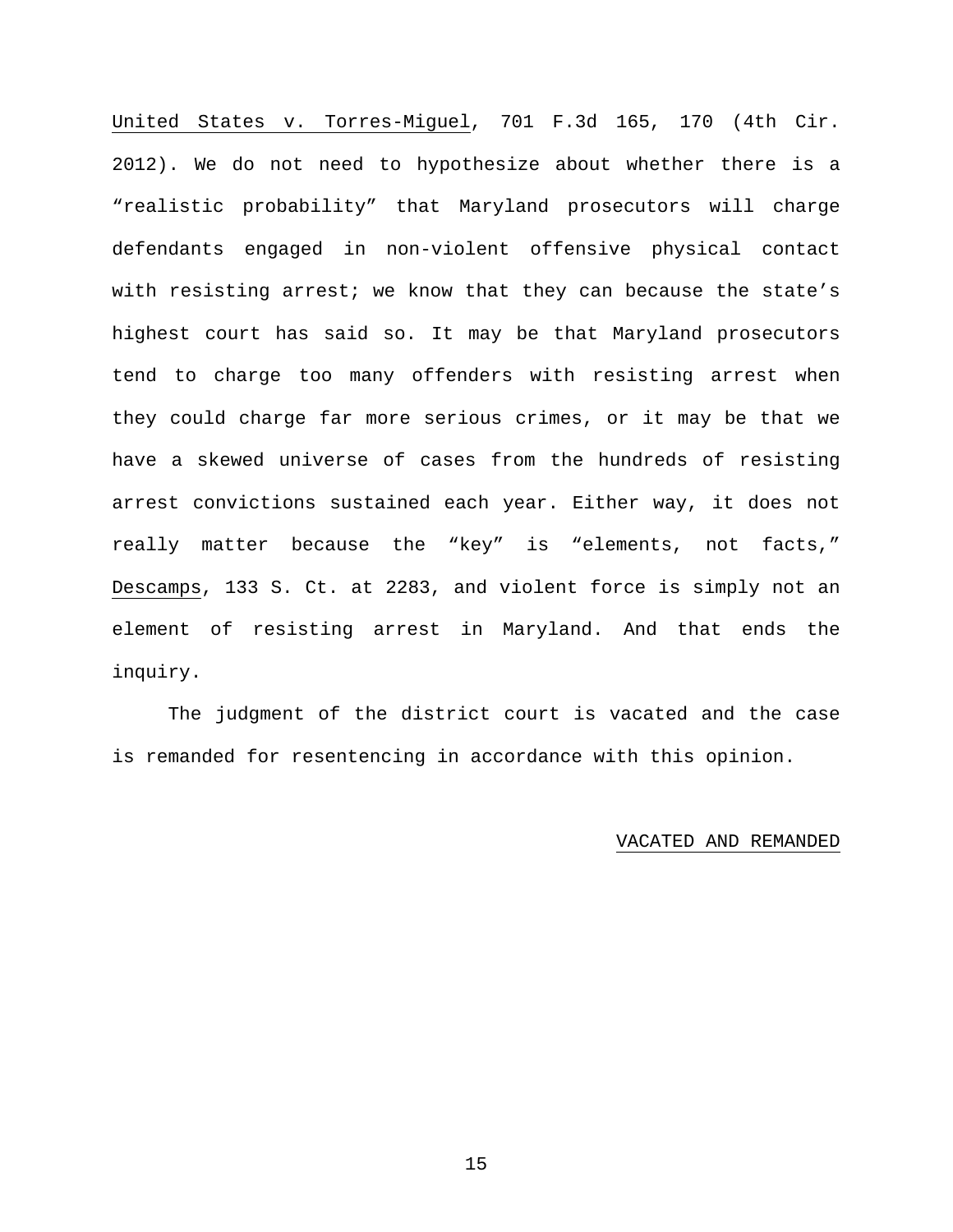WILKINSON, Circuit Judge, with whom NIEMEYER, Circuit Judge, joins, dissenting:

The majority is right that the categorical approach governs here. It is wrong to apply that approach in a manner that is heedless of the pertinent Supreme Court decisions and wholly untethered from reality itself. Decade upon decade of Maryland resisting arrest law paints a clear picture of violent force unleashed against arresting officers. Case after case recounts violent outbursts by defendants: fighting, pushing, and hitting an officer; biting an officer with sufficient force to break the skin; dragging an officer to the ground; swinging handcuffs at an officer; wielding a straight-edged razor against an officer and slashing his arm; driving a vehicle in an attempt to run an officer over; punching an officer repeatedly in the head; stabbing an officer with a ballpoint pen; tearing the badge off an officer's uniform and swinging at the officers with the badge's pin; kicking an officer in the groin; striking an officer in the stomach and chest. See Appendices I & II.

This is the offense that the majority claims is not a crime of violence. And the above is but a sampler.

Whether described as a fracas or a physical struggle, the force underlying the Maryland resisting arrest offense is, and has been, consistently violent. The list of violent acts committed by defendants in this context is both lengthy and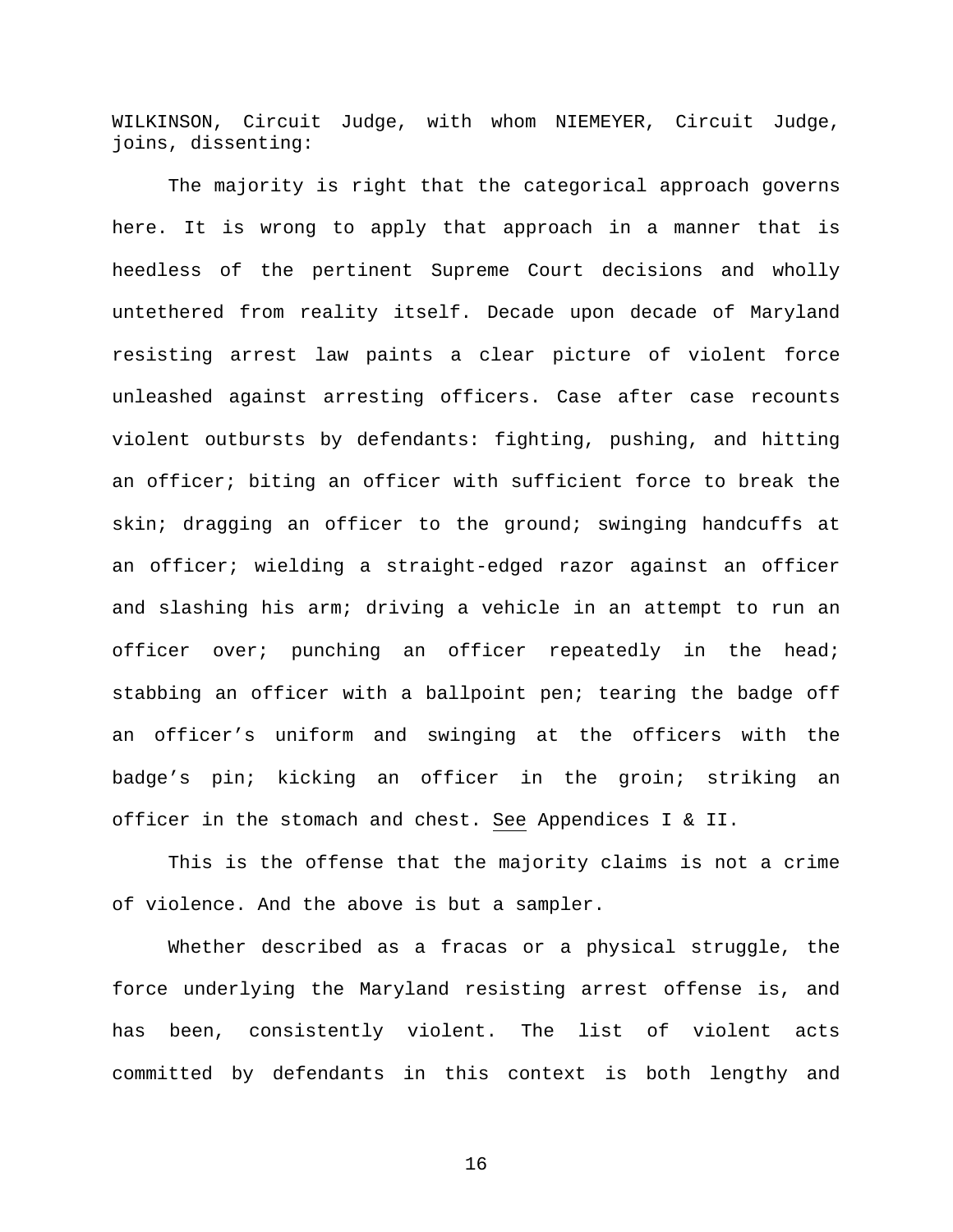uniform. By contrast, any incident involving mere "offensive touching" is wholly absent. Johnson v. United States, 559 U.S. 133, 139-40 (2010). The conviction of the limp arrestee is a myth. For the Maryland courts insist upon the application of force as a condition of conviction, see Williams v. State, 79 A.3d 931, 946 (Md. 2013), and passive resisters do not employ force.

A chief aim of the resisting arrest offense is to protect the physical safety of the arresting officer. In holding this not a crime of violence, the majority denies this purpose its rightful effect. Even for judges as capable as my good colleagues, there is a danger in ruling at a far and cosseted remove. It is always sad to say what should never need to be said: these street encounters are not tea and crumpets. It is silly to pretend the force directed at police officers is nothing more than a mere touch. It is one thing to recognize that police officers are, like the rest of us, deeply fallible. It is fair to note that their failings carry greater consequence because they wear the badge of state. It is right that law punish officers for their excesses and correct their mistakes. And yet, law must also respect their own need for personal safety and give them some small due. For law without law enforcement is impossible.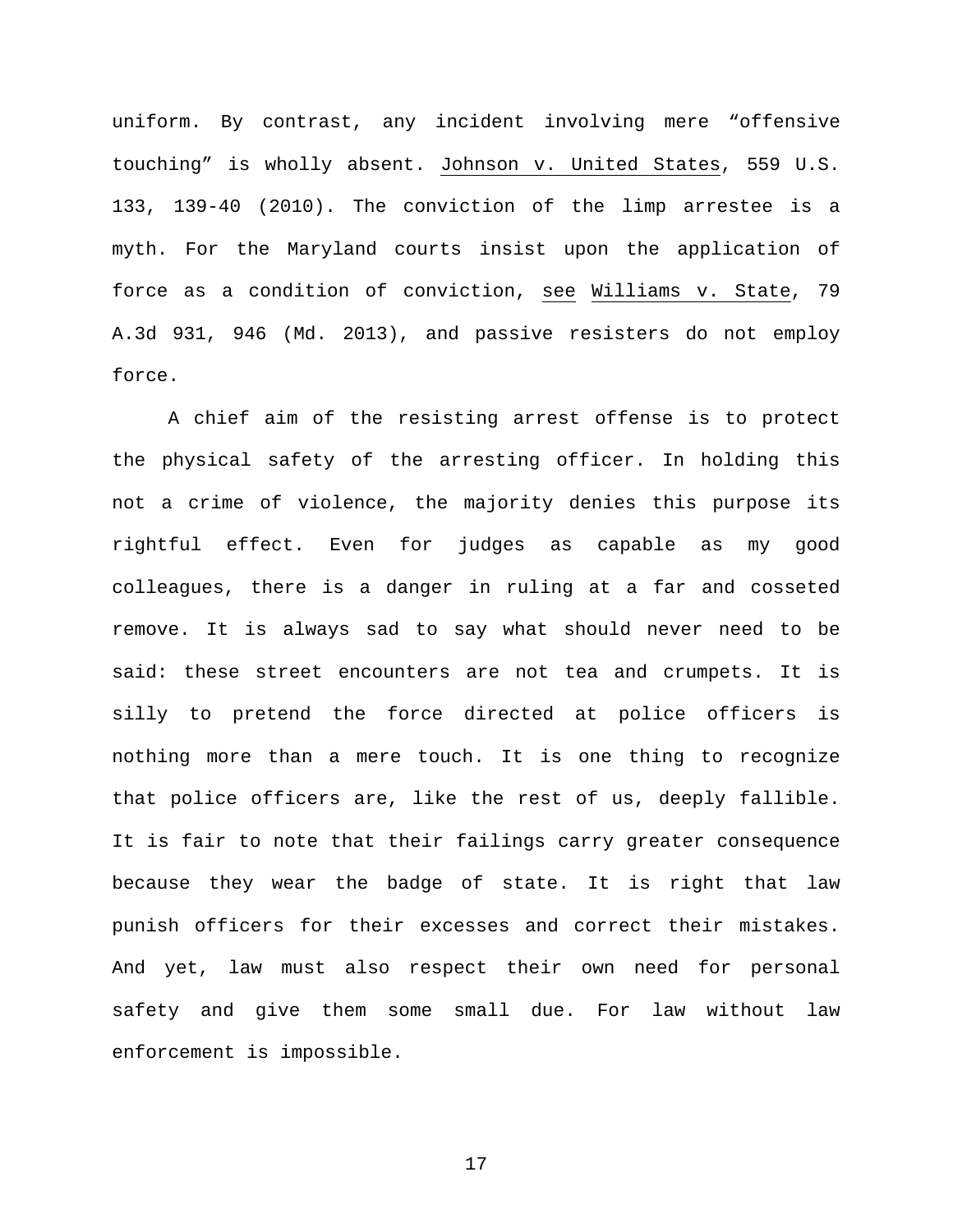I do not know whether to refer to my friends in the majority as the simple majority, the super-majority, the ultramajority, or the uber-majority, but this decision, even if it were unanimous, would still be very wrong. To deny, as the majority does, obvious effect to the term "crime of violence," is thus more than a negation of congressional intent. To deny that the unbroken litany of violent acts against police officers is even violent evinces more than an averted eye from its recipients. It breeds, in the end, a disrespect for law itself.

\*\*\*\*

The question in this case may be simply posed: do the Supreme Court decisions in Gonzales v. Duenas-Alvarez, 549 U.S. 183 (2007), and James v. United States, 550 U.S. 192 (2007), apply to force clauses?

The force clause here is typical. It provides a sentencing enhancement for defendants previously convicted of any "offense under federal, state, or local law that has as an element the use, attempted use, or threatened use of physical force against the person of another." U.S.S.G. § 2L1.2 cmt. n.1(B)(iii). Force clauses such as this one are familiar features of our law. They appear both in statutes and in the Sentencing Guidelines. See 18 U.S.C. § 16(a); id. § 924(e)(2)(B)(i); U.S.S.G. § 4B1.2(a)(1). They represent Congress's attempt to ensure that those who engage (often repeatedly) in violent acts towards others receive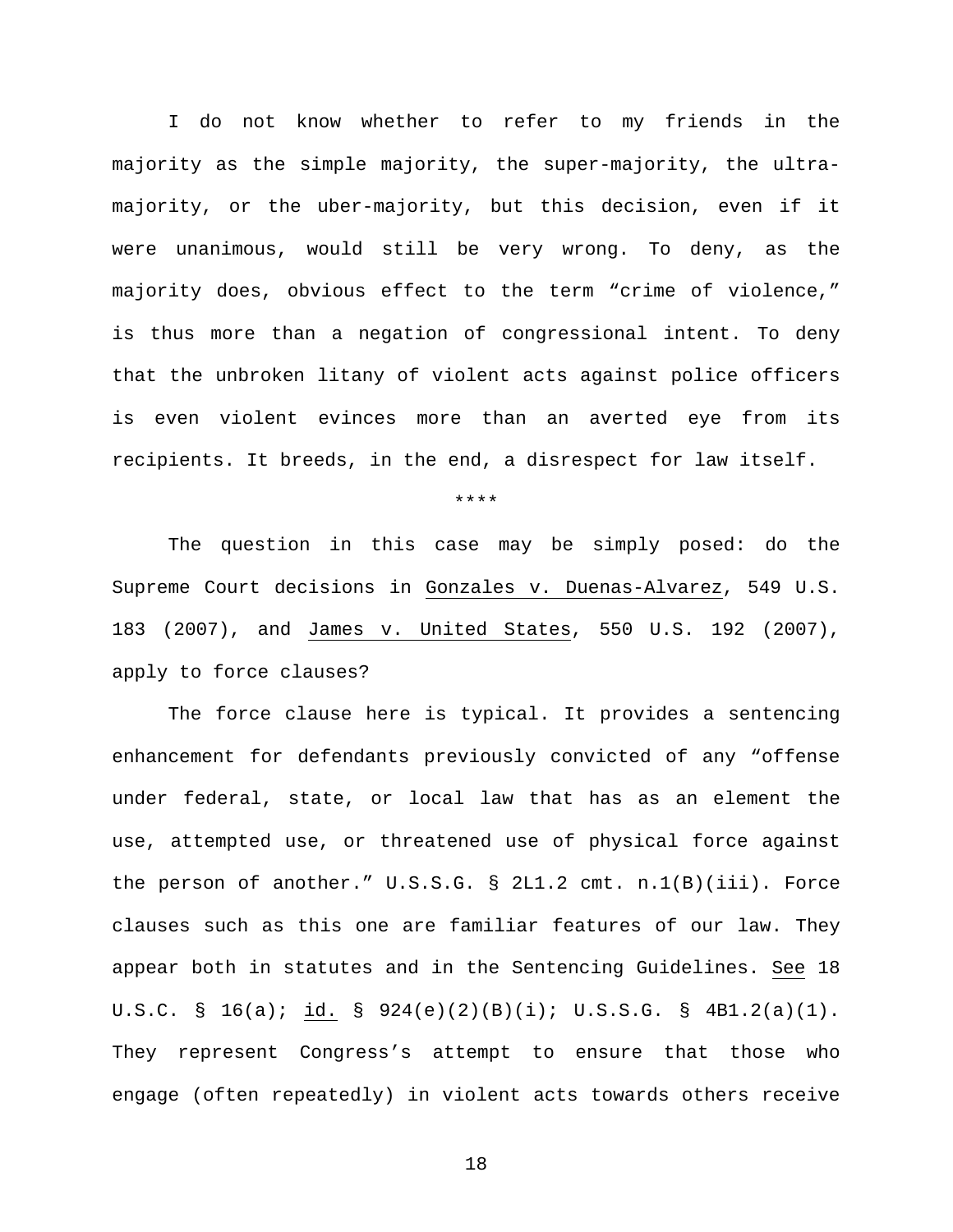a commensurate punishment. How these clauses are applied and interpreted is important.

The contribution of Duenas-Alvarez and James is to make the sentencing of violent offenders a practical exercise. If those cases apply to force clauses, as I believe they do, it is certain that under the categorical approach, approved by the Supreme Court in Descamps v. United States, 133 S. Ct. 2276 (2013), the Maryland offense of resisting arrest is a crime of violence. Yet the majority refuses to apply these cases to the instant dispute, or indeed to apply them to any unlisted offense, with the consequence that large numbers of force and residual clause offenses are deemed, despite all evidence to the contrary, nonviolent.

In the face of the grounded and practical approach of Duenas-Alvarez and James, the majority takes abstract flight. It ignores James altogether and finds that resort to Duenas-Alvarez "misses the point of the categorical approach." Maj. op. at 14. In short, it gives James the silent treatment and Duenas-Alvarez the back of its hand insofar as they apply to force clauses. Contrary to the majority's logic, the proper application of Duenas-Alvarez and James mandates a single conclusion: that in "the ordinary case," James, 550 U.S. at 208, and in terms of a "realistic probability," Duenas-Alvarez, 549 U.S. at 193, resisting arrest convictions are limited to violent force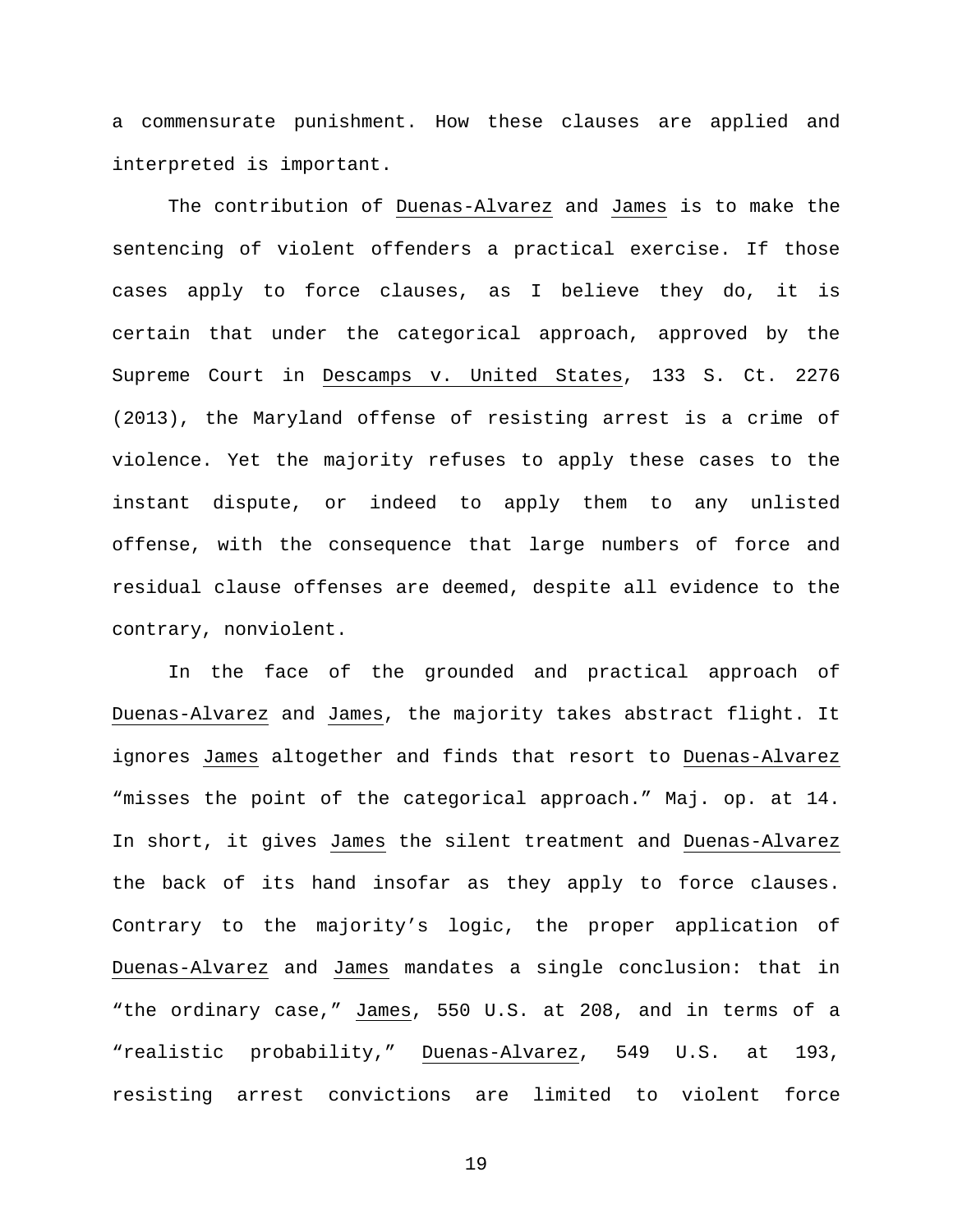unleashed at another person, most often the officer making the arrest.

It remains the law of this circuit that Duenas-Alvarez and its successor James do not, as a matter of law, apply to unlisted offenses. United States v. Torres-Miguel, 701 F.3d 165, 170-71 (2012). Today's opinion not only references Torres-Miguel, but builds upon it. Maj. op. at 14-15. These two decisions directly contradict James, which explicitly applied both Duenas-Alvarez and its underlying rationale to unlisted offenses. James, 550 U.S. at 208 (applying Duenas-Alvarez to the unlisted offense of attempted burglary). Again, the majority does not so much as mention James. It makes no effort to resolve the glaring contradiction between its approach and that of the Supreme Court. The higher court applies Duenas-Alvarez and James to unlisted offenses. The lower court does not. I cannot fathom why.

The result of all this is the dramatic curtailment of the legitimate scope of force clauses. Despite the clear pattern of "the ordinary case," see James, 550 U.S. at 208, the overwhelming incidents of violent resistance to arrest in the Maryland precedents, and the nonexistent likelihood that Maryland would sustain a conviction in the absence of violent force, see Duenas-Alvarez, 549 U.S. at 193, the majority calls this offense, and by extension, the patently violent behavior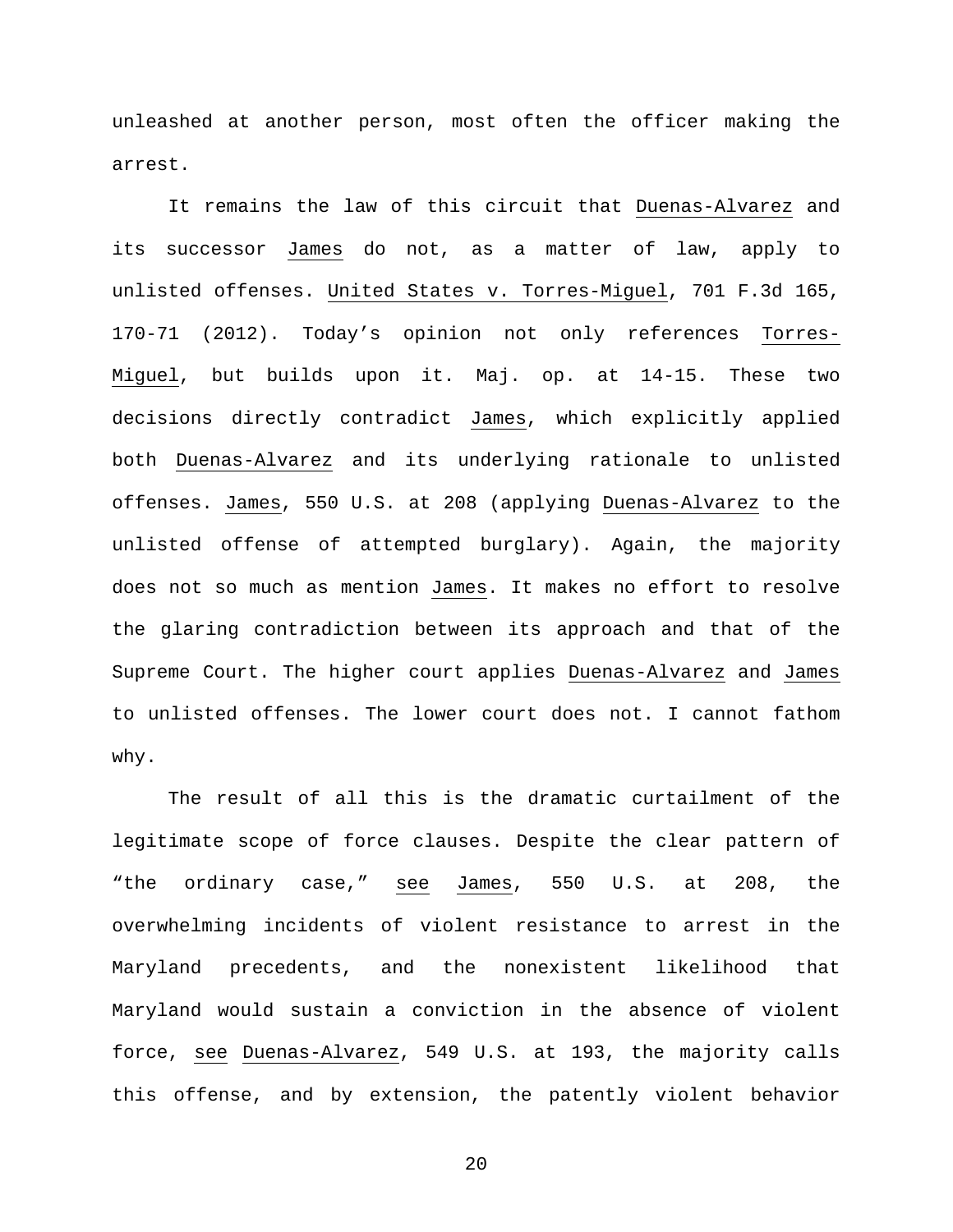underlying it, nonviolent. This is precisely what Duenas-Alvarez and James said courts were not permitted to do.

The consequences stretch beyond the majority's refusal to apply established Supreme Court precedent. The majority introduces disuniformity in federal sentencing. It creates conflict among the circuits. It undermines congressional intent by carving out an exception to force clauses nowhere in their language. It declares that violent acts against those attempting to do nothing more than effect a lawful arrest do not register in the judicial consciousness and that, as a statutory matter, violence directed at law enforcement officers is not really violence after all.

## I.

The Supreme Court's decisions on sentencing provisions for violent acts make good sense, especially if they are taken as a whole. Much of the early debate concerned whether a categorical or modified categorical approach to predicate offenses would apply. The categorical approach, in all but the specialized instance of a divisible statute, has prevailed. See Descamps, 133 S. Ct. at 2281-82. The categorical approach looks to the elements of a state crime to determine whether it qualifies as a federal sentencing predicate, while the modified categorical approach supplements this inquiry by permitting recourse to conclusive judicial documents, such as the plea colloquy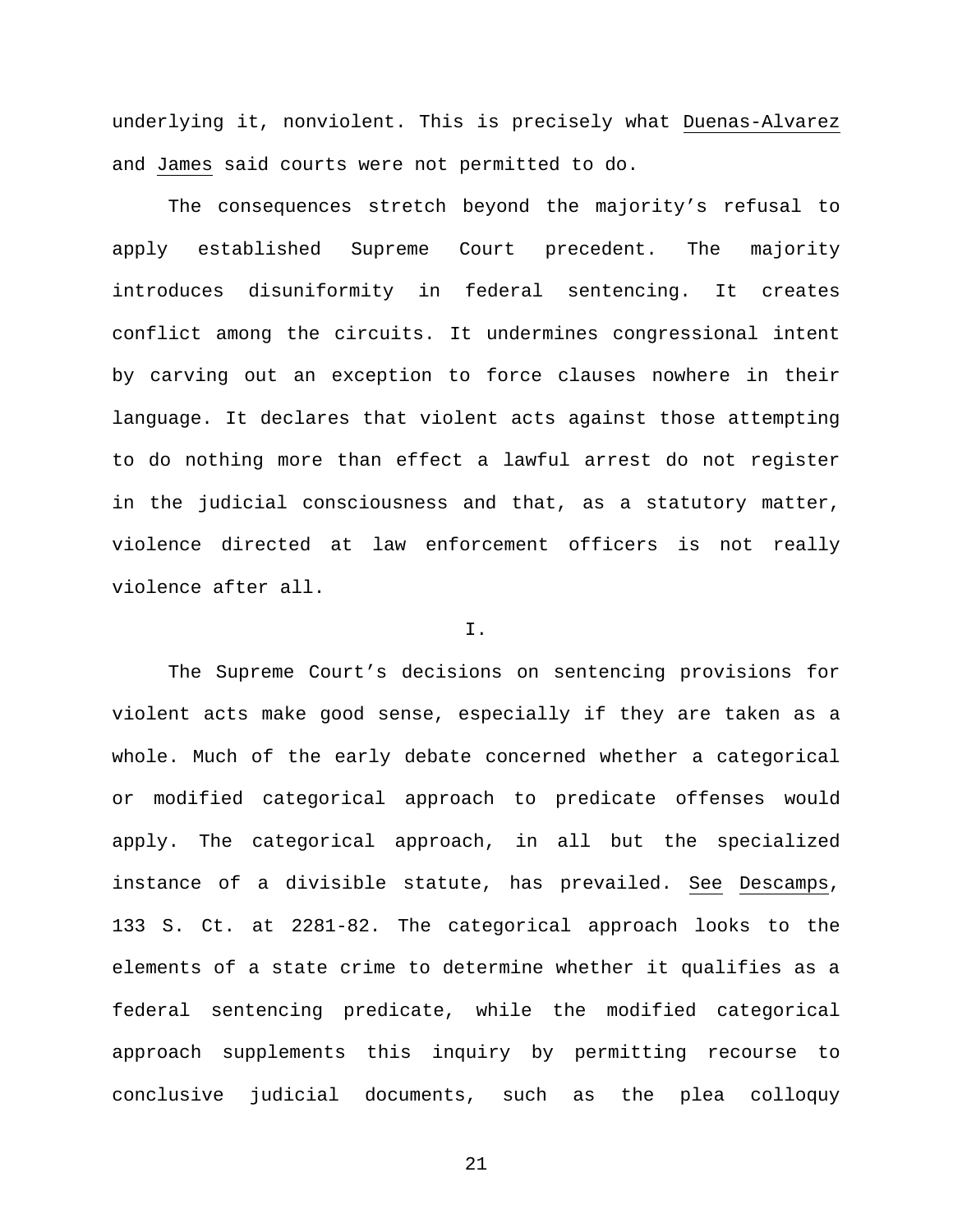transcript or indictment. See Shepard v. United States, 544 U.S. 13, 26 (2005). One group of cases -- Taylor v. United States, 495 U.S. 575 (1990), and, more directly, Descamps -- addresses the question of what approach (the categorical or modified categorical) applies. A second set of cases -- Duenas-Alvarez and James -- addresses the question of how the categorical approach applies. These questions are distinct but complementary: the second set of cases is a bookend to the first. To apply one set of cases without the other leads to a badly distorted sentencing function. The majority here adopts a one-bookend approach.

## A.

The categorical approach has significant benefits, namely, sparing district courts the need to explore the underlying facts of predicate convictions, and giving defendants the benefits of earlier plea bargains to lesser offenses. See Descamps, 133 S. Ct. at 2289. But the categorical approach also carries costs, namely that the actual facts of the particular predicate offense are ignored. In this case, for example, the defendant's predicate conviction was for the Maryland offense of resisting arrest. In the course of investigating the facts underlying this prior conviction, the district court cited the "Application for Statement of Charges." J.A. 110-11. According to that document, after an officer attempted to pull him over for illegally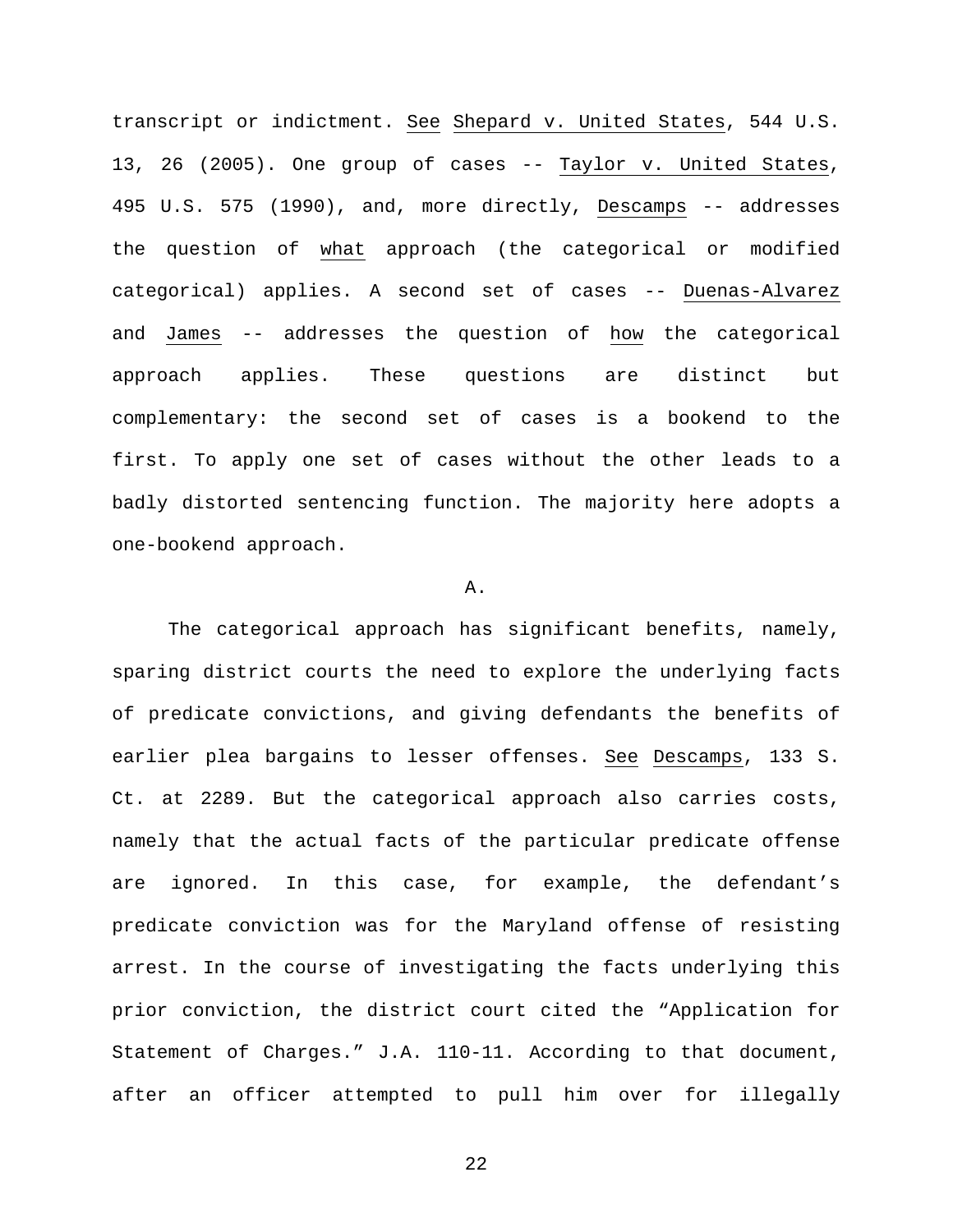crossing the painted lane markers, defendant accelerated to a high speed, struck a civilian's vehicle, and intentionally swerved towards an officer. Officers managed to deflate his tires, at which point defendant exited his vehicle and fled on foot into a hotel. Police eventually seized defendant and were compelled to taser him three times in order to subdue him. During the course of the struggle, defendant bit one of the officers. J.A. 56-57.

Under the categorical approach, these facts, although clearly violent, are excluded from consideration for the sake of promoting what are plainly significant systemic benefits. See Descamps, 133 S. Ct. at 2287. To offset the costs of factual exclusion, Duenas-Alvarez and James require an inquiry into what conduct actually underlies the customary or typical conviction for the predicate offense. Duenas-Alvarez, which addressed the listed offense of theft, held that:

[T]o find that a state statute creates a crime outside the generic definition of a listed crime in a federal statute requires more than the application of legal imagination to a state statute's language. It requires a realistic probability, not a theoretical possibility, that the State would apply its statute to conduct that falls outside the generic definition of a crime.

549 U.S. at 193 (emphasis added). In order to satisfy this test, a defendant "must at least point to his own case or other cases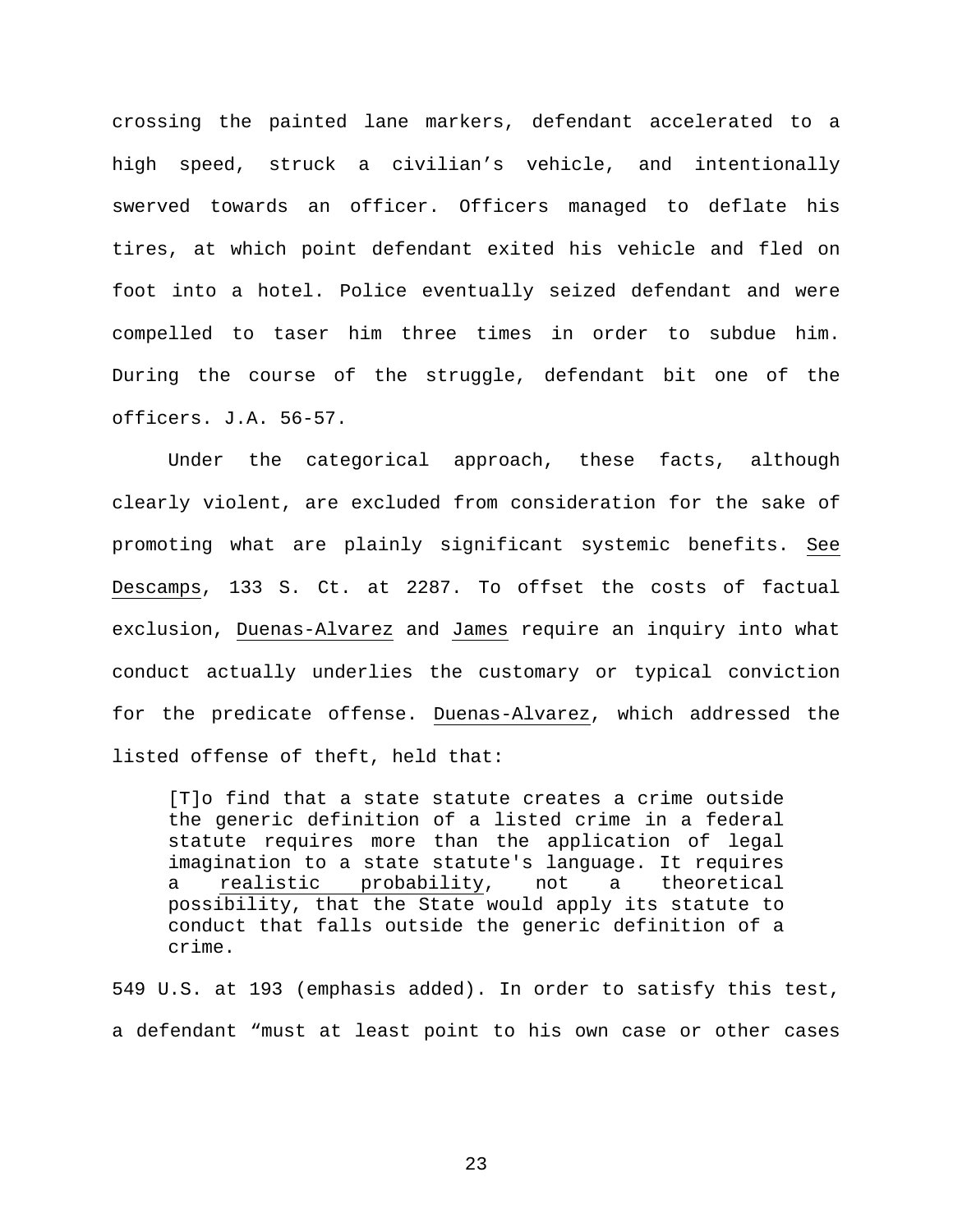in which the state courts in fact did apply the statute in the special (nongeneric) manner for which he argues." Id.

The James Court cited this language from Duenas-Alvarez and applied it to the unlisted offense of attempted burglary in the residual clause at issue in that case, which covered crimes that present a "serious potential risk of physical injury to another." 18 U.S.C. § 924(e)(2)(B)(ii). James observed that the categorical approach does not require "every conceivable factual offense covered by a statute [to] necessarily present a serious potential risk of injury before the offense can be deemed a violent felony." 550 U.S. at 208. Instead, "the proper inquiry is whether the conduct encompassed by the elements of the offense, in the ordinary case, presents a serious potential risk of injury to another." Id. (emphasis added). In short, "[a]s long as an offense is of a type that, by its nature, presents a serious potential risk of injury to another, it satisfies the requirements" of the residual clause. Id. at 209.

## B.

Nothing in the logic of Duenas-Alvarez or James renders the "realistic probability" test inapplicable to force clause predicates. But in refusing to discuss James or to give more than dismissive lip service to Duenas-Alvarez, the majority accepts the benefits of the categorical approach and wholly ignores the Supreme Court's effort to offset its costs. By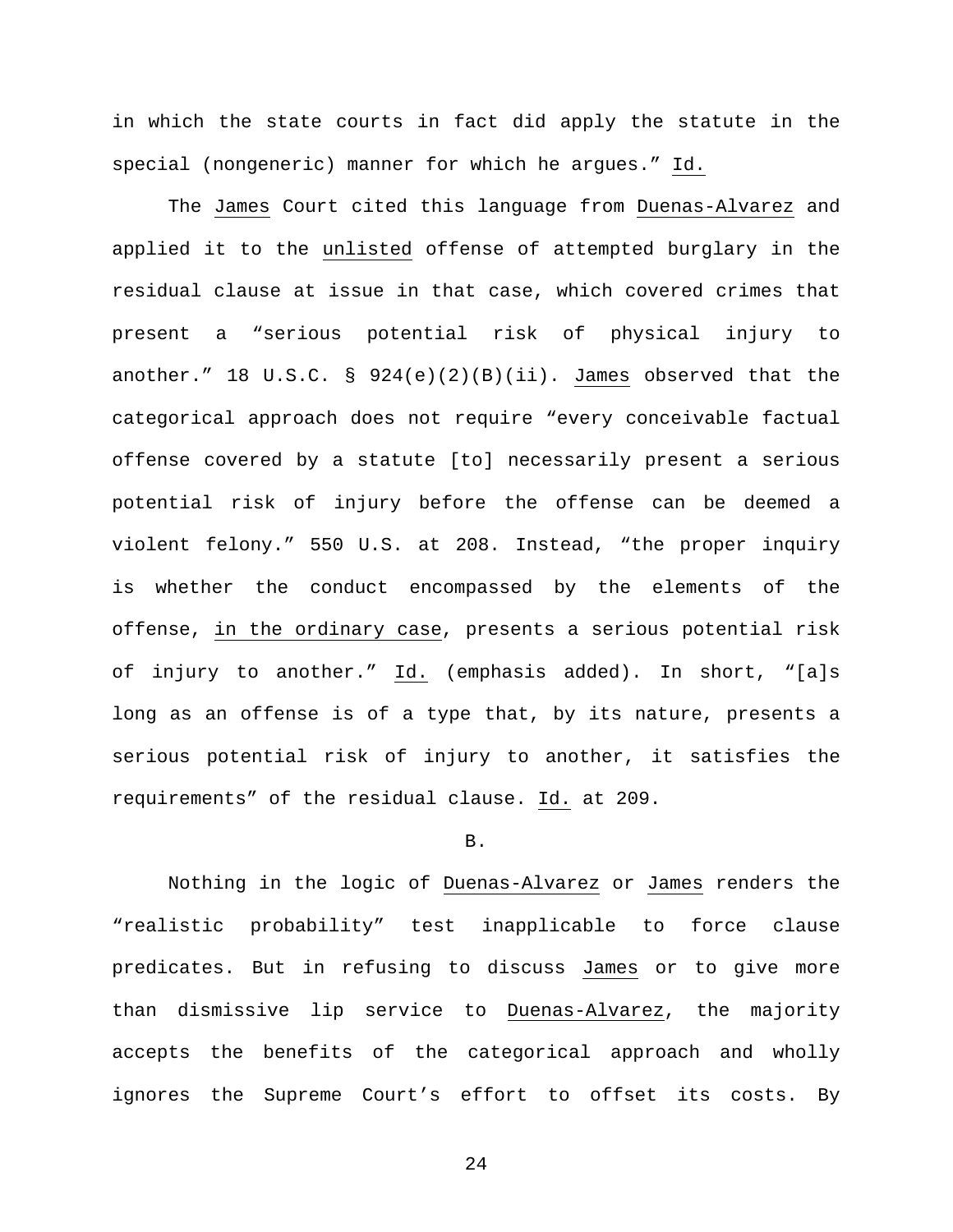basing its inquiry purely on elements, the majority uses the most abstract approach to sentencing possible -- an approach divorced from the context and grounding that actual cases provide. The majority discards reality in favor of a formalism that is mandated neither by logic nor law.

The majority's refusal to consider case conduct as an interpretive guide to the elements of a crime is wanting on multiple counts. To begin with, matching state law elements with statutory or Guidelines provisions cannot be the whole inquiry for the obvious reason that most state offenses were not designed with federal sentencing enhancements in mind. There is no single catechism -- such as "violent force" -- that will resolve the disjunction. These predicates are simply not drafted, obligingly, along the lines of the majority's verbal litmus test. If the majority is going to insist on the invariable use of its particular phraseology as an element, then large numbers of the most violent offenses that plainly involve "the use, attempted use, or threatened use of physical force against the person of another," U.S.S.G. § 2L1.2 cmt. n.1(B)(iii), would manifestly fail to qualify. Prescribed iterations simply cannot be dispositive.

But the damage to federal sentencing wrought by the majority's approach is more serious than these mere practical problems would suggest. By putting such emphasis upon elements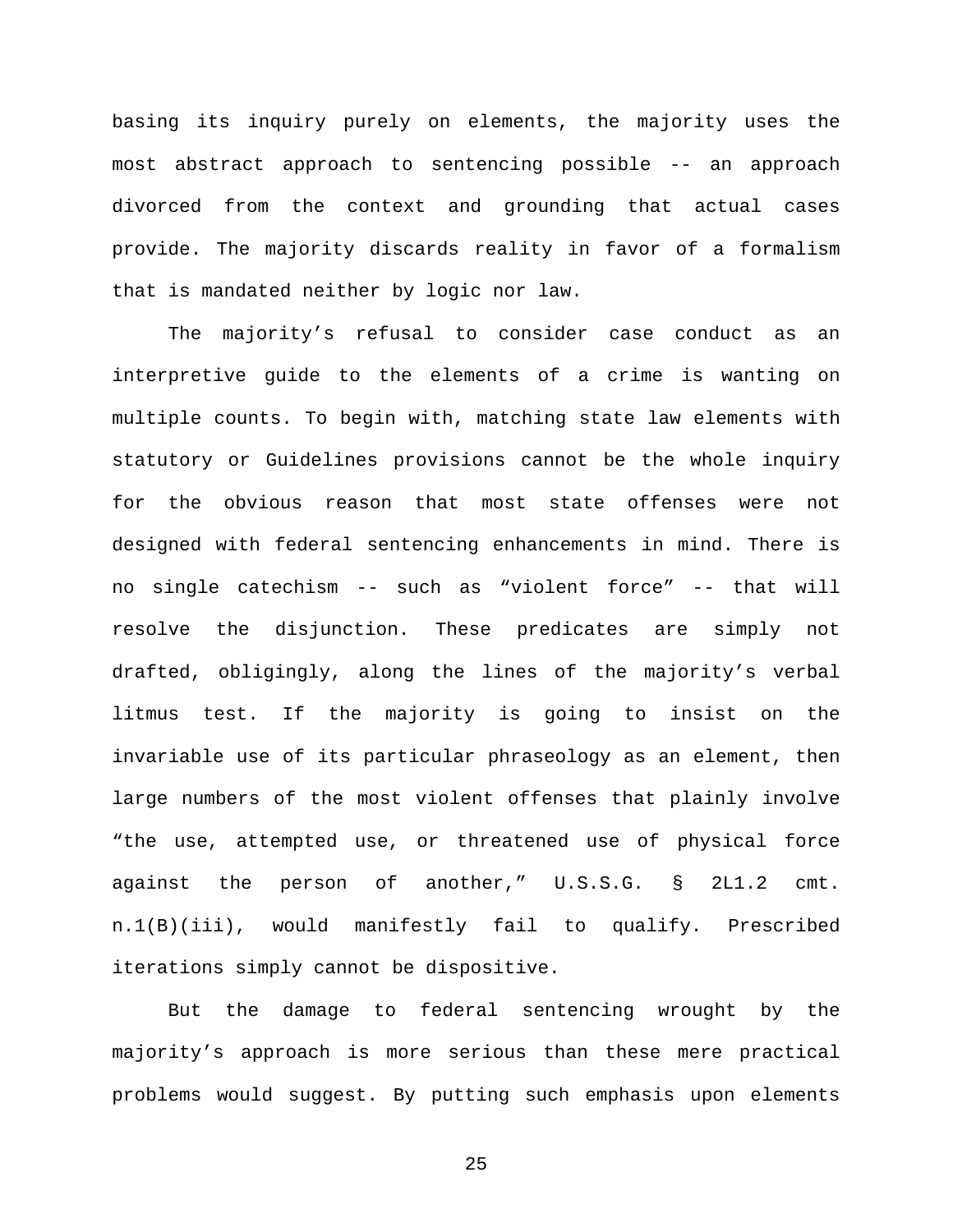alone, divorced from the practical inquiry mandated by Duenas-Alvarez and James, the majority has placed federal sentencing at a double remove from reality. Not only do we refrain for good and sufficient reason from investigating the facts underlying defendant's specific predicate conviction, but we are now also barred from examining the actual conduct involved in the mine run of state cases. The Supreme Court, of course, looks to state cases to identify the elements of a predicate offense, see, e.g., Sykes v. United States, 131 S. Ct. 2267, 2271, 2275 (2011); Johnson v. United States, 559 U.S. 133, 137-38 (2010), but has also consulted, illustratively, the actual conduct (as reflected in state decisions) to which the state statute or its common-law antecedent has been applied, see, e.g., Moncrieffe v. Holder, 133 S. Ct. 1678, 1686-87 (2013).

To effectively prohibit this inquiry into conduct is to pursue an exercise in abstraction for the very inquiry in the criminal justice system that is supposed to be the most grounded and individualized. See 18 U.S.C. § 3661 ("No limitation shall be placed on the information concerning the background, character, and conduct of a person convicted of an offense which a court of the United States may receive and consider for the purpose of imposing an appropriate sentence."). The majority's willingness to place limitations of every sort and variety upon the sentencing inquiry prizes formalism over reality, thus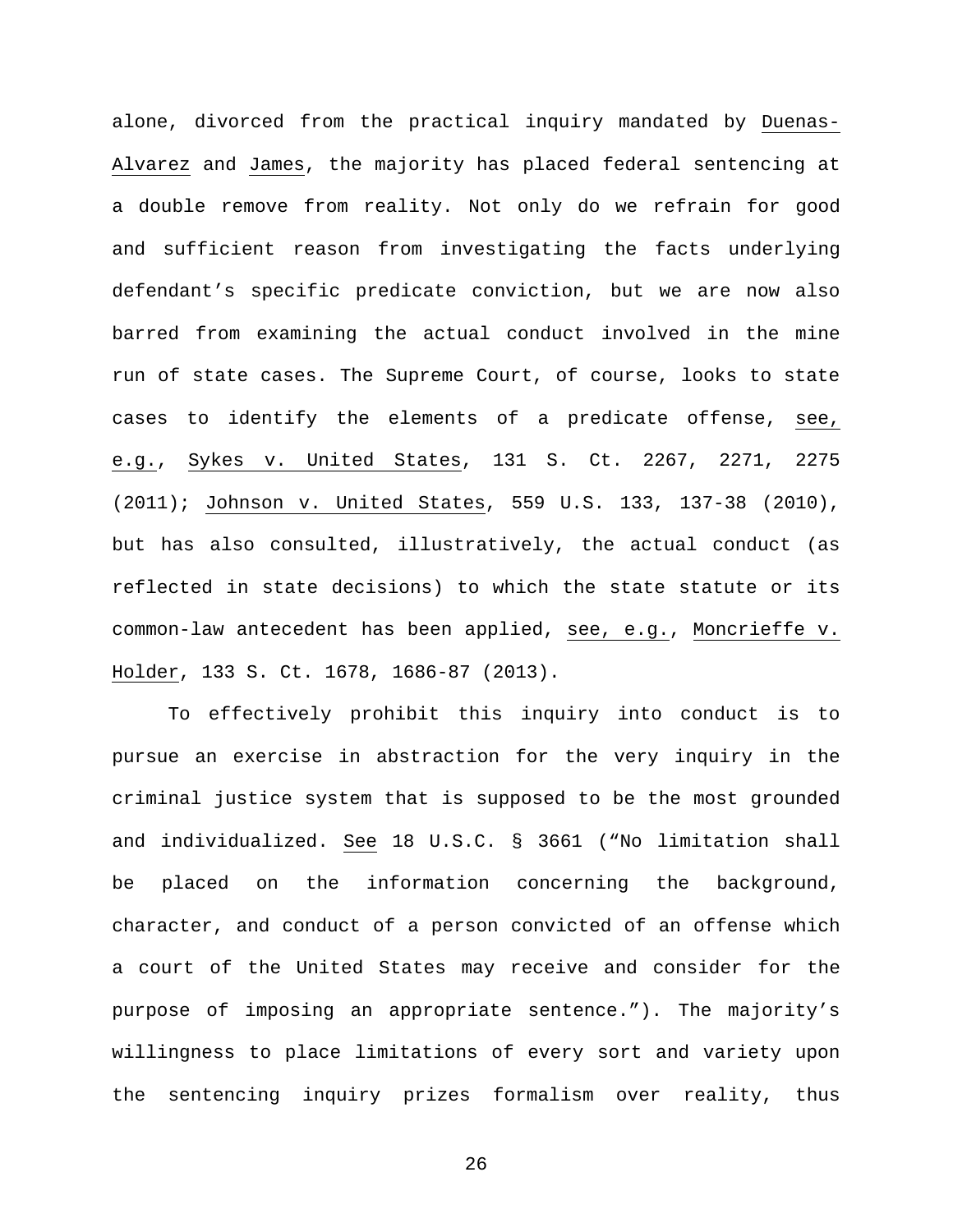upsetting the careful balance drawn by the federal sentencing regime. See Setser v. United States, 132 S. Ct. 1463, 1475 (2012) (Breyer, J., dissenting) (noting the Guidelines' compromise between real offense and charge offense sentencing).

It matters not that this latest limitation is one that does not pertain to the particular defendant's circumstances, because it definitely does pertain to the all-important question of whether his predicate offense was, "in the ordinary case," see James, 550 U.S. at 208, a violent crime. Supreme Court precedent cannot justify the majority's ruling. Descamps and Moncrieffe, for example, each examined underlying conduct in concluding that a state offense had been applied by state courts beyond its usual contours and thus failed to qualify as a predicate offense for federal sentencing purposes. 133 S. Ct. at 2282; 133 S. Ct. at 1686-87. By contrast, in artificially limiting the categorical approach, the majority is sending federal sentencing further into the ether. Under its decision, federal sentences will become progressively more blind.

## II.

The damage wrought by the majority's general approach to sentencing is compounded by its handling of the particular Maryland offense of resisting arrest. It has introduced not only an unwarranted amount of abstraction into the process, but disuniformity and conflict among the circuits to boot.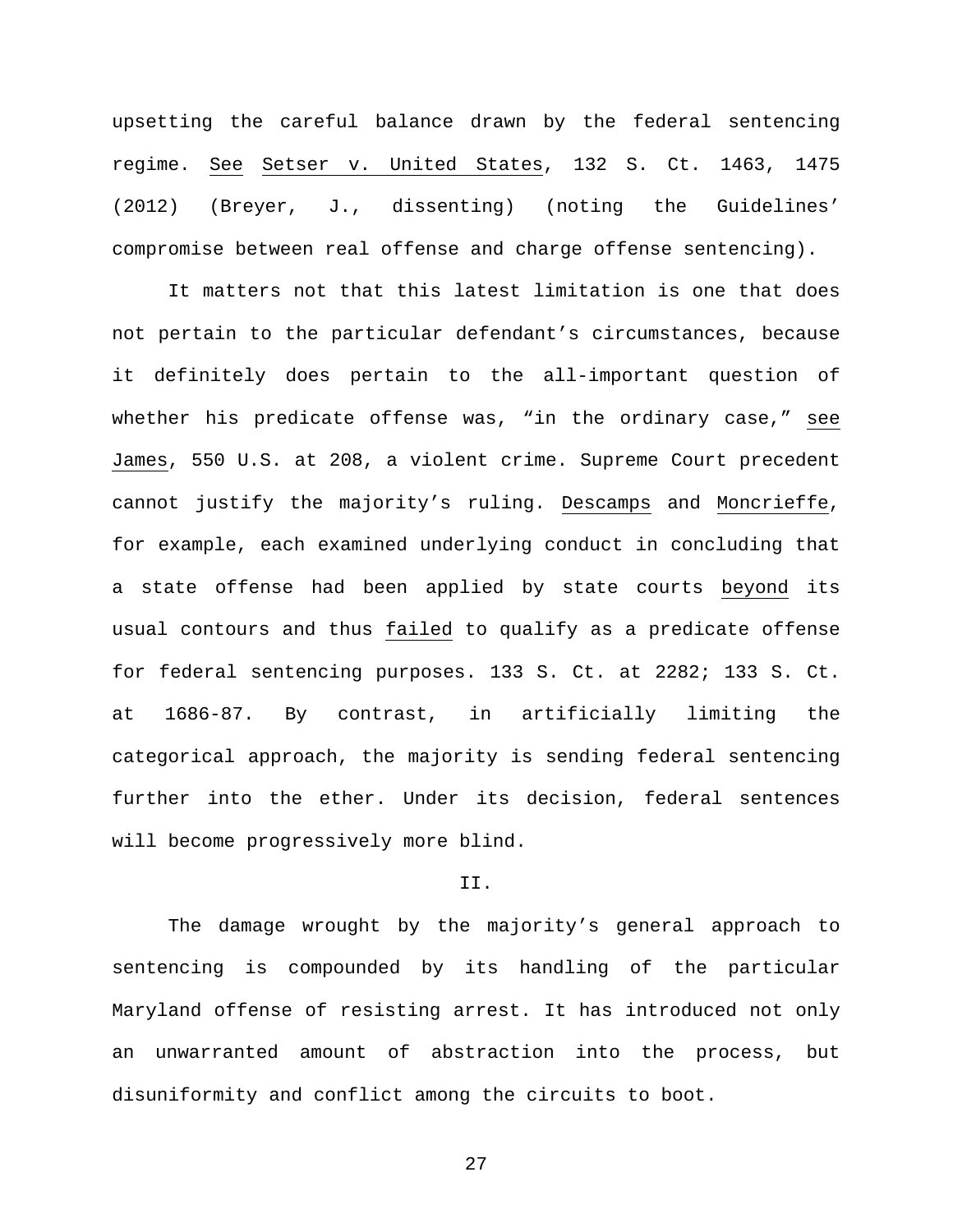The historic purposes of resisting arrest offenses are twofold. The first is to safeguard the arresting officer from violent force at the hands of the arrestee. It can be dangerous to make an arrest, and the resisting arrest crime was designed to lessen the potential for serious harm. See, e.g., United States v. Jenkins, 631 F.3d 680, 685 (4th Cir. 2011); United States v. Wardrick, 350 F.3d 446, 455 (4th Cir. 2003); Rich v. State, 44 A.3d 1063, 1080 (Md. Ct. Spec. App. 2012). The second purpose is to protect the defendant arrestee from conviction for passive or nonviolent conduct which, if criminal at all, was traditionally covered by a lesser offense like obstruction of an officer in the performance of his duties. See Rich, 44 A.3d at 1071-73, 1080.

To serve these dual purposes, the offense has been limited to violent force directed, in most instances, at the arresting officer. In the classic case of Regina v. Bentley, 4 Cox C.C. 408, 408 (1850), for example, the defendant was convicted of resisting arrest after he "violently assaulted and seriously injured" the arresting officer. The facts recounted in Bentley continue to represent the paradigmatic offense conduct. Consistent with this common law understanding, Section 242.2 of the Model Penal Code cabins the offense to defendants who "create[] a substantial risk of bodily injury to the public

A.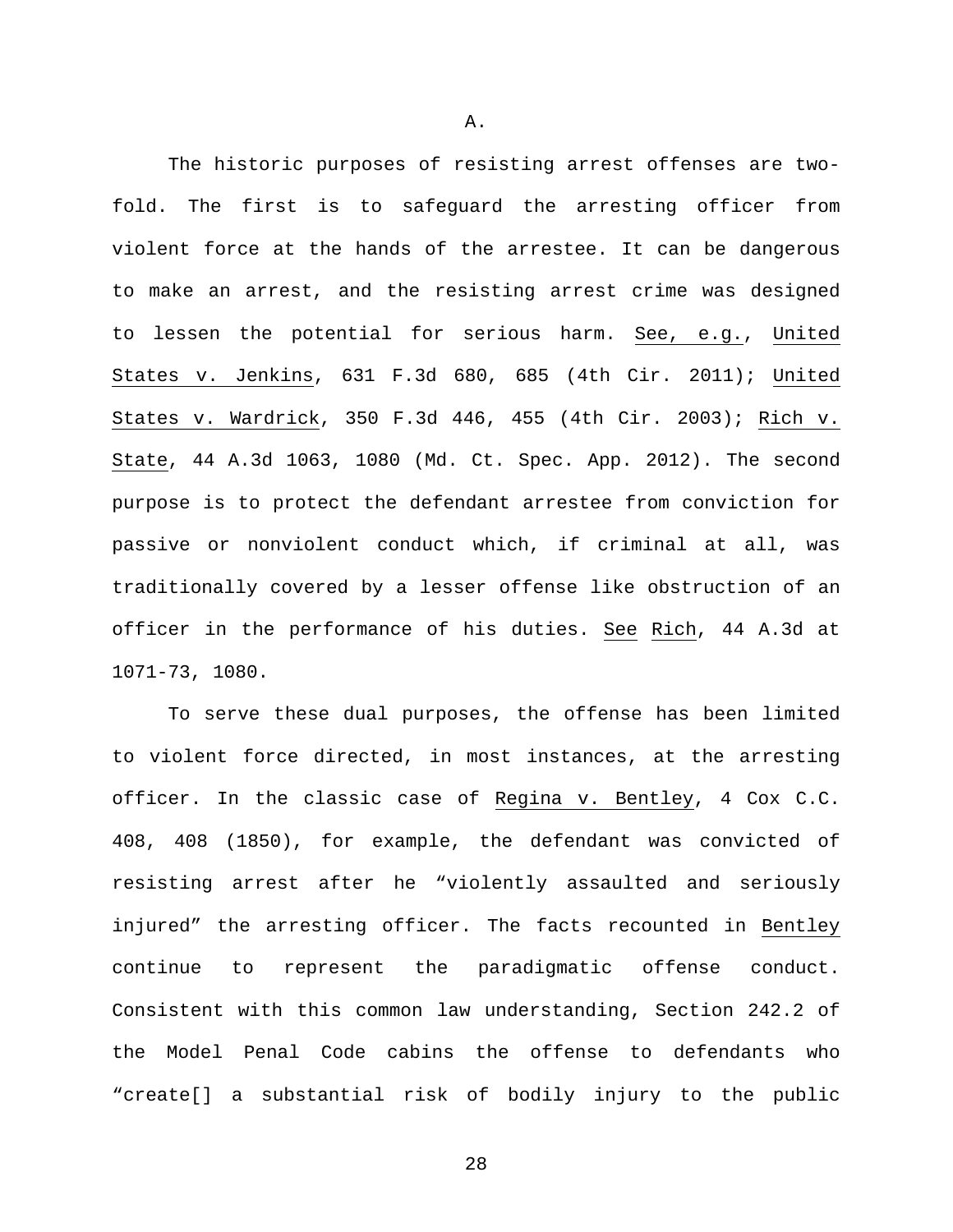servant or anyone else, or employ[] means justifying or requiring substantial force to overcome the resistance." Maryland adheres to this conception of the offense: the underlying conduct described in the reported cases is, in the words of a state court, "consistently forceful." Rich, 44 A.3d at 1077. The pervasive focus on violent force serves to deter conduct that poses a serious threat to arresting officers.

Including violent force as an element of the offense also limits the discretion of discriminatory or overreaching prosecutors. As Rich notes, "[m]inor acts of evasion and resistance are sufficiently ambiguous to give rise to honest error, sufficiently elusive to encourage false allegations, and sufficiently commonplace to afford general opportunity for discriminatory enforcement." Id. at 1080 (internal quotation marks omitted). The Model Penal Code similarly concludes that "authorizing criminal punishment for every trivial act of resistance would invite abusive prosecution." § 242.1, explanatory notes. The two central purposes of the offense - protecting officers from serious harm and protecting defendants from prosecutorial overreach -- thus dovetail in the requirement that a non-violent act will not suffice for conviction.

## B.

It is essential to comprehend the common understanding or nature of a state offense, even in crimes not specifically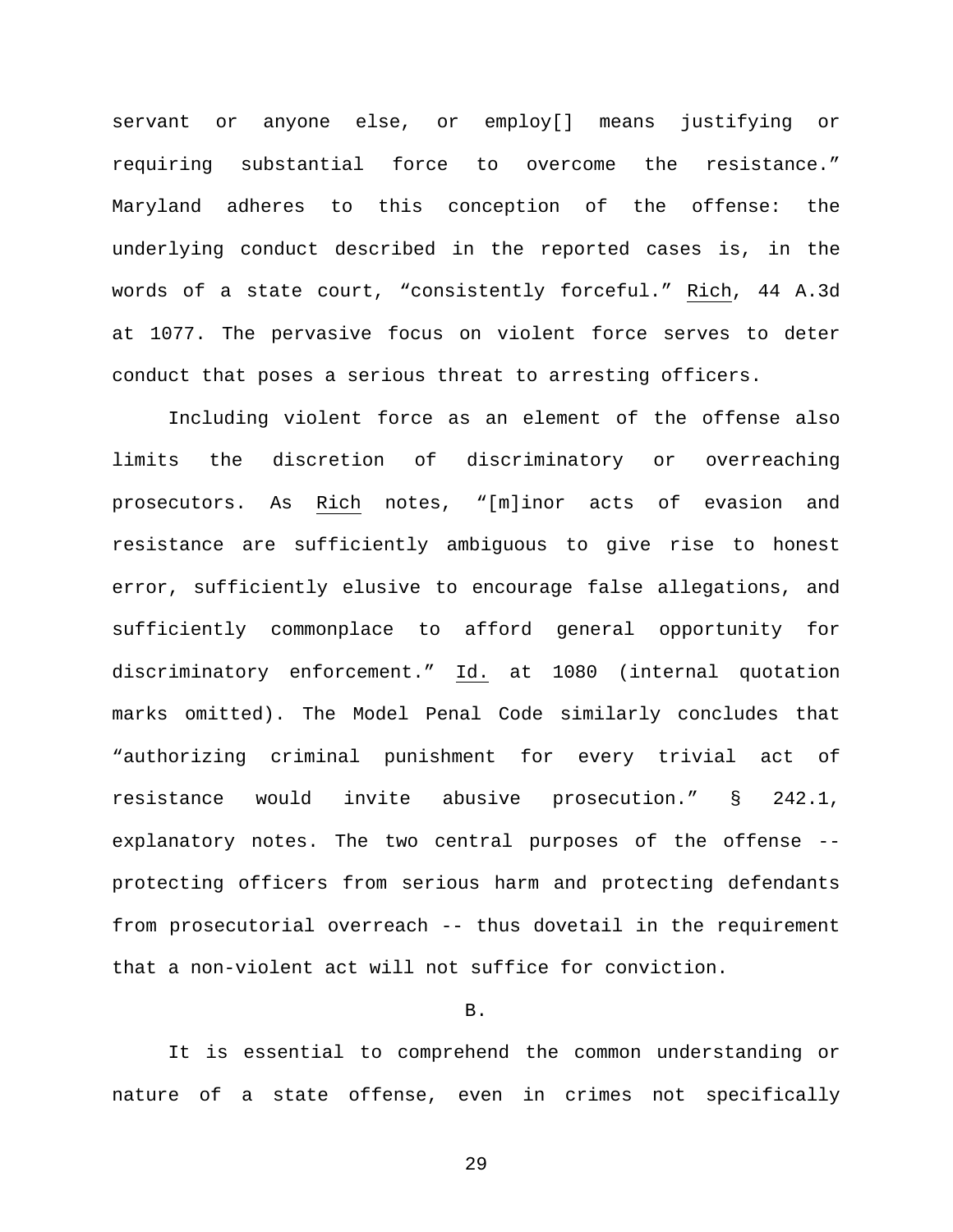listed or enumerated, when applying federal sentencing enhancements. Although the search for a generic definition is formally limited to the context of listed crimes, many state offenses retain traditional definitions shared by a host of jurisdictions and the common law. See Williams v. State, 79 A.3d 931, 944 (Md. 2013) (holding that the Maryland resisting arrest statute retains the offense's common law elements). Sentencing determinations will be all over the map unless courts inquire into the traditional understanding of predicate offenses with deep common law roots. A refusal to undertake this inquiry, and the resulting loss of uniformity in sentencing outcomes, would produce inequity on a large scale.

Here, there is no indication that Maryland has chosen to depart from the common understanding of resisting arrest as involving the violent application of force against the arresting individual. The Maryland Court of Appeals only recently reiterated the need to find force in resisting arrest adjudications. See Williams, 79 A.3d at 946. It defies belief to contend that the force employed in committing such a crime would be other than violent. To try to construct an argument on some supposed distinction between "force" and "violent force" in the context of these confrontations is semantics at its worst. Even convictions predicated on arguably lesser conduct -- such as a threat to kill the arresting officer, Barnhard v. State, 602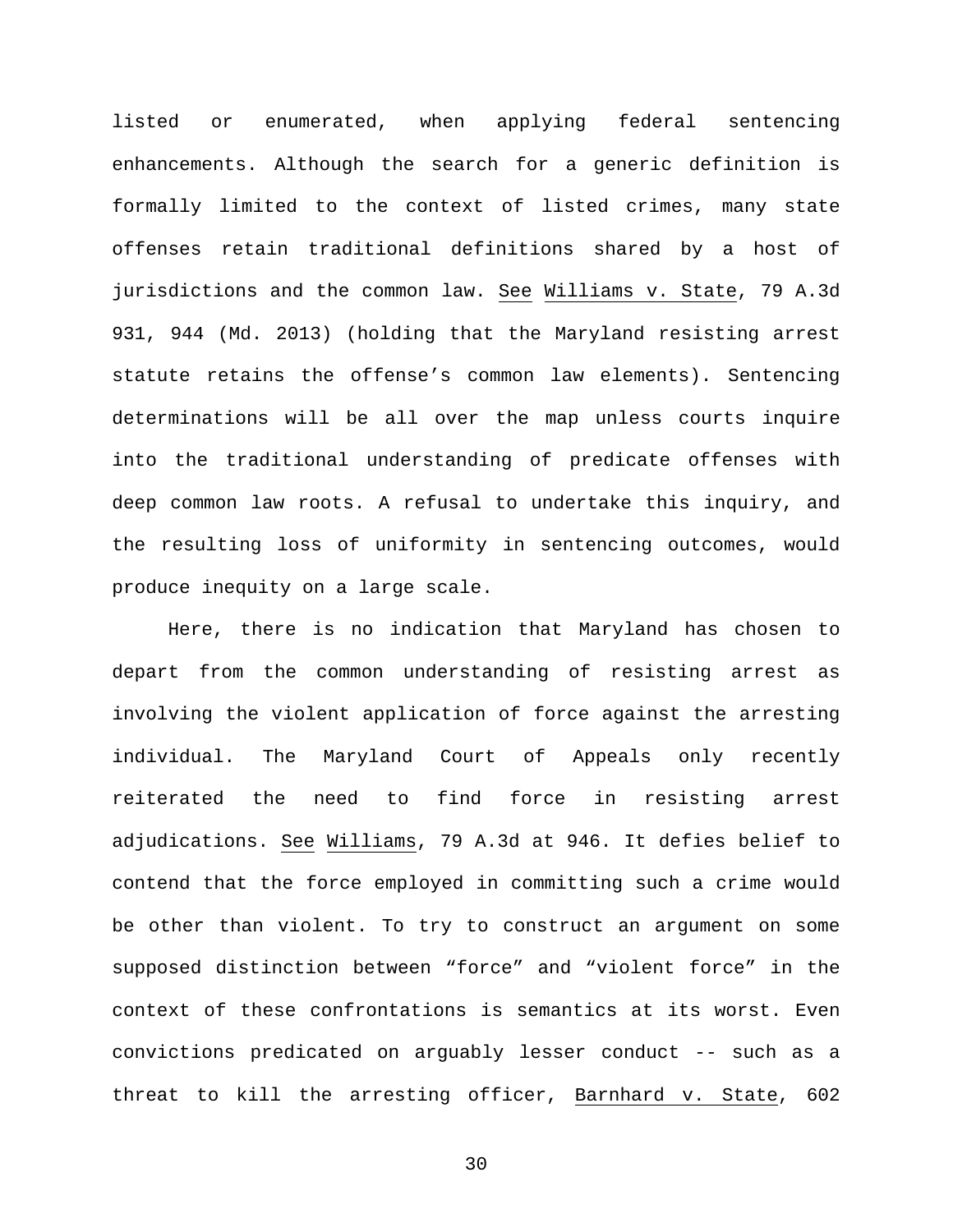A.2d 701, 703 (1992) -- qualify under the "threatened use of physical force" proviso of the force clause. U.S.S.G. § 2L1.2 cmt. n. 1(B)(iii). Our own precedent has recognized the potential for serious injury stemming from this offense. See Jenkins, 631 F.3d at 685; Wardrick, 350 F.3d at 455. Serious injury does not arise from subtle force. The word "resisting" itself means the application of active force, not mere passive noncompliance.

In Rich, as noted, the court stressed that violent force was essential to a resisting arrest conviction, and that the Maryland courts quite rightly and properly had sought to prevent the offense from metastasizing to cover nonviolent conduct. In the absence of violent force, Rich reversed the conviction. 44 A.3d at 1083. Whereas the majority pooh-poohs that decision as the mere utterance of an intermediate state appellate court, Rich remains the most comprehensive discussion of the Maryland offense available. The Maryland Court of Appeals has neither reversed nor disowned it, even when opportunities existed to do so. See Williams, 79 A.3d at 944. In fact, that distinguished court's handling of resisting arrest through the decades reflects Rich's own canvass of the case law and its own understanding.

The majority rests its whole analysis on the holding in Nicolas v. State that the Maryland crime of second-degree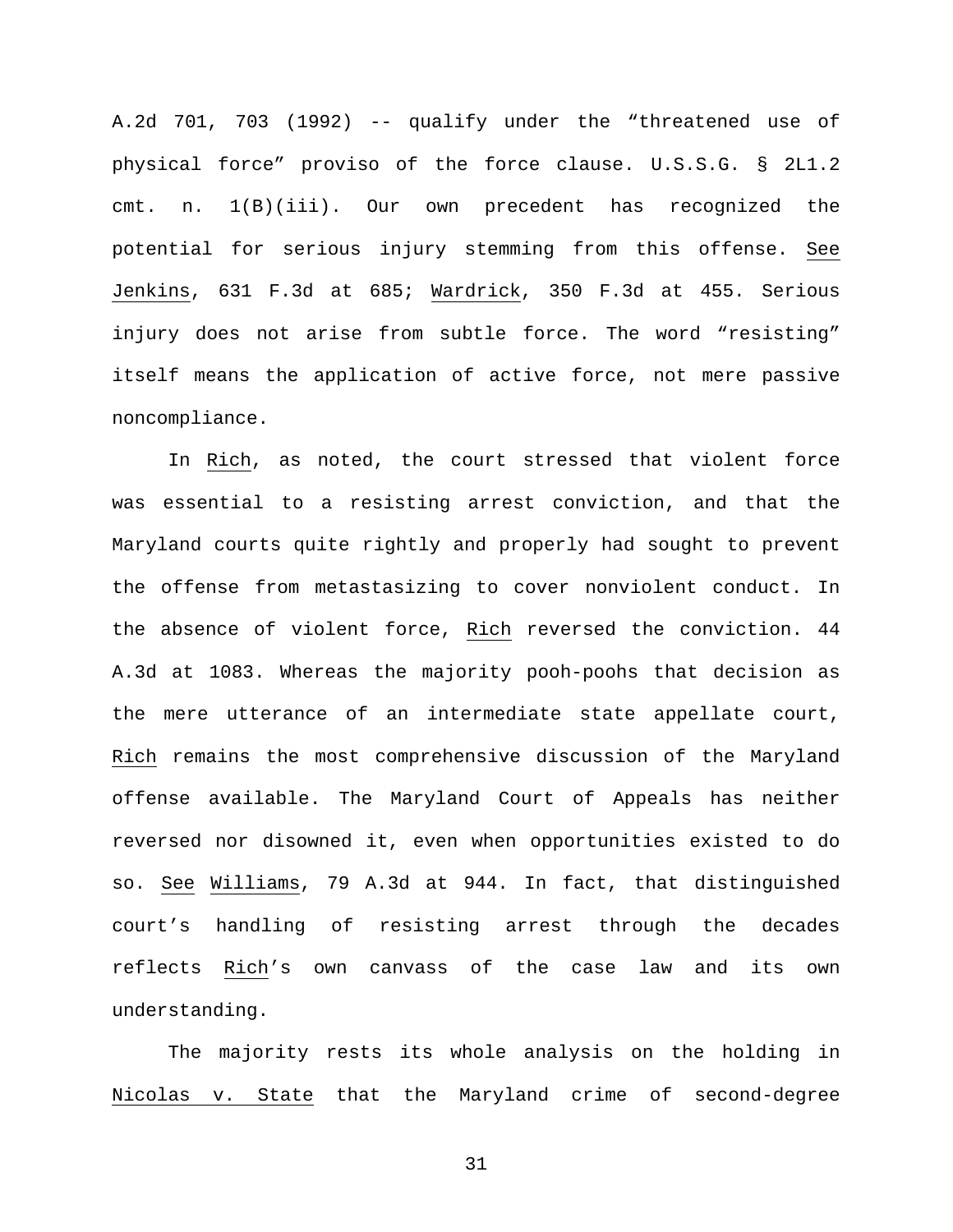assault merges with the Maryland crime of resisting arrest for sentencing purposes. 44 A.3d 396, 409 (Md. 2012). Although the issue presented in that case was whether the former qualified as a lesser-included offense of the latter, id. at 398, 409, the court nevertheless noted that the force required to sustain a conviction for resisting arrest was the same as the "offensive physical contact" required to sustain a conviction for the battery version of second-degree assault, id. at 409 (internal quotation marks omitted). The court's observation that identical levels of force are required was unnecessary to its holding, since second-degree assault would have qualified as an included offense as long as resisting arrest required any degree of force. The court's decision would not have changed, for example, had it concluded that resisting arrest required violent force. Indeed, the majority assiduously avoids characterizing the statement on which it relies as some sort of actual holding.

In basing its entire conclusion on this bit of dicta, the majority ignores Duenas-Alvarez's admonition that a defendant, in order to escape the application of a federal sentencing enhancement, must be able to identify concrete cases in which the predicate offense was actually applied in the manner he proposes. 549 U.S. at 193. This the defendant has never done. To be sure, Nicolas cited a hypothetical in which an individual holds a door closed in order to bar the officer's entry and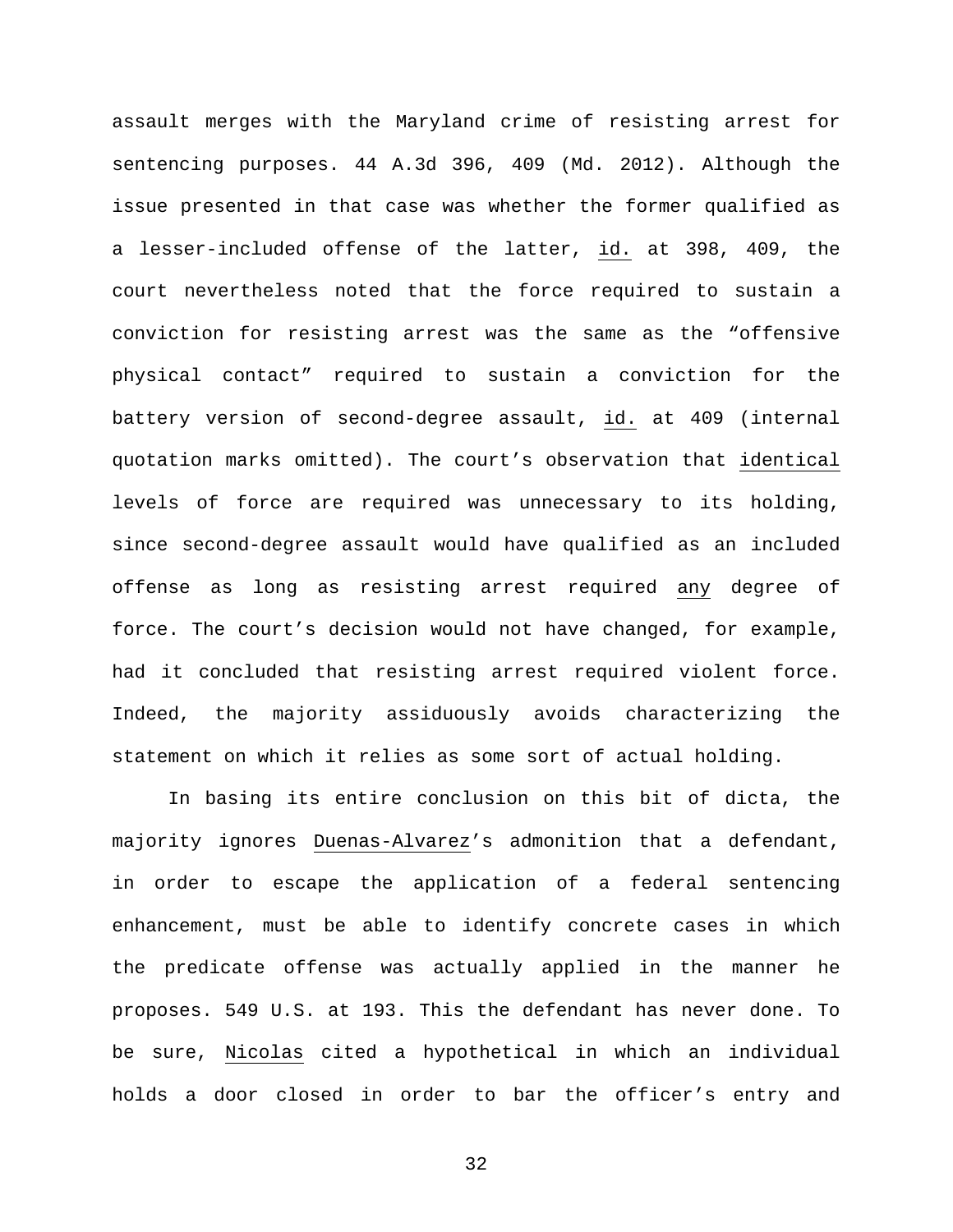thereby prevent arrest. 44 A.3d at 408 n.5. But resort to "hypothesize[d] unusual cases" is exactly what James intended to prevent. 550 U.S. at 208.

Quite apart from the hypothetical world, defendant's conduct in Nicolas plainly included the use of violent force: he "pushed" one officer, "hit [another] in the face," and fought with one for "two to three minutes." The fight included "grabb[ing] each other and . . . pushing each other against the walls and hitting each other." Finally, he continued "fighting" and "struggl[ing]" "the whole way" to the police cruiser. 44 A.3d at 399-401. In view of the obvious violence involved, there was no need for the court to comment on the precise level of force required. By relying on an abstract pronouncement in a case addressing an altogether different issue and involving violent force of the most potent sort, the majority embraces precisely the type of unmoored analysis rejected by Duenas-Alvarez and James.

Defendant's burden is not an obscure one. All he has to do is show actual instances in which Maryland courts are sustaining convictions for resistance to arrest in the absence of violent force. He and the majority have succeeded in showing only the opposite. In conducting this whole inquiry, it is essential that courts look closely at state law, because the predicate conviction is most often, though not always, a state offense.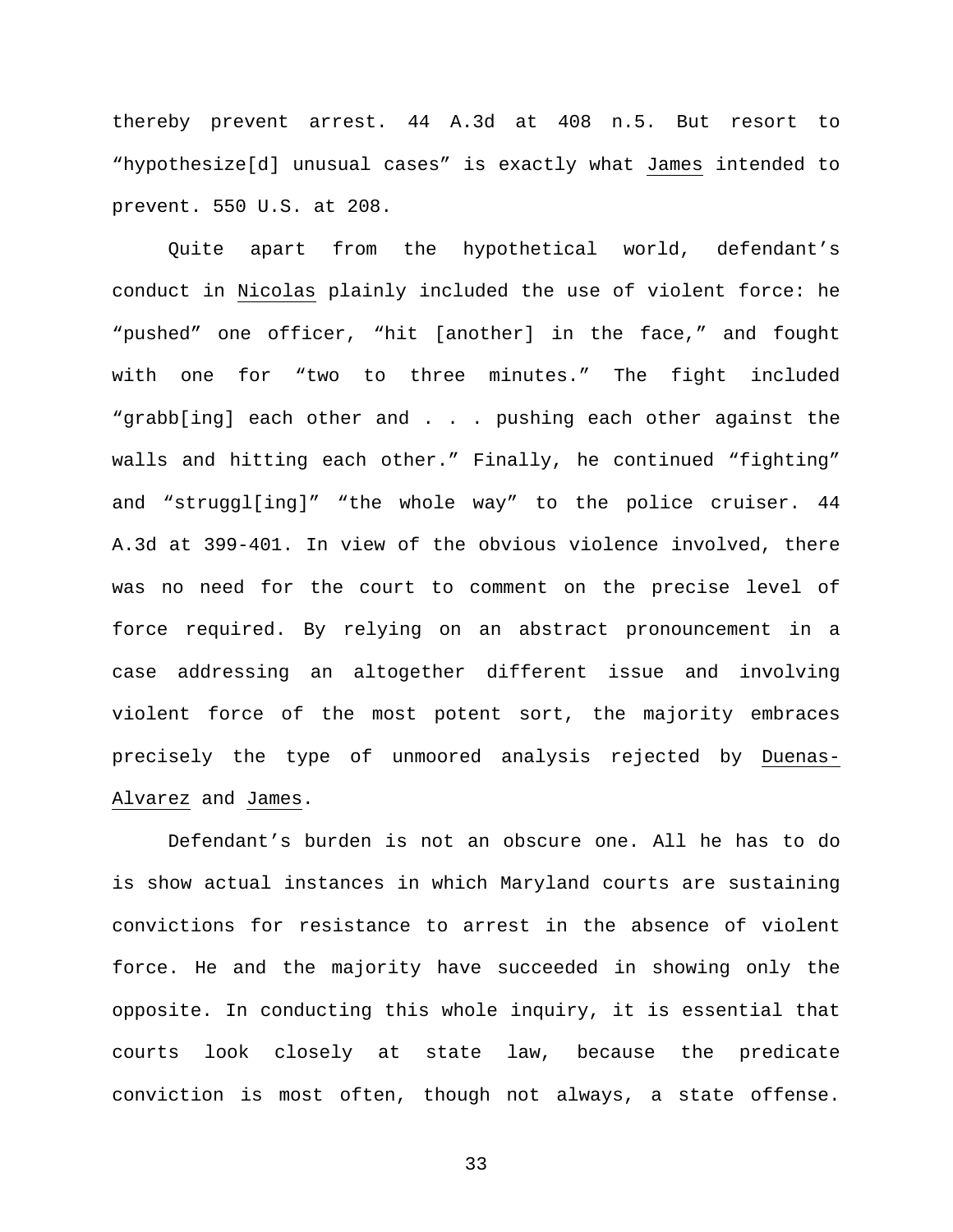But this is also a federal sentencing proceeding, and in insisting that the inquiry involve a "realistic probability, not a theoretical possibility, that the State would apply its statute to conduct that falls outside the" federal enhancement, Duenas-Alvarez, 549 U.S. at 193, Duenas-Alvarez and James sought to head off the possibility that dicta and hypotheticals in state court decisions would drive federal sentencing practice. In refusing to apply these two Supreme Court decisions, the majority has opened federal sentencing to every stray state court pronouncement and seriously impaired the federal/state sentencing balance.

The majority's errant conclusion that Maryland has departed from the common understanding of the resisting arrest offense also introduces disuniformity into federal sentencing and exacerbates a conflict within the circuits. As a result of this decision, there is now a dramatic difference in how the circuits approach the use of force against arresting officers. For example, in United States v. Carthorne, 726 F.3d 503, 512, 514, 515 (4th Cir. 2013), a closer case, frankly, than this one is, the court properly canvassed Virginia cases and held that assault and battery of a police officer (ABPO) did not qualify as a crime of violence. In doing so, the court acknowledged an open conflict with the First, Tenth, and Eleventh Circuits. Id. at 516. But that split, while perhaps narrow and tolerable, is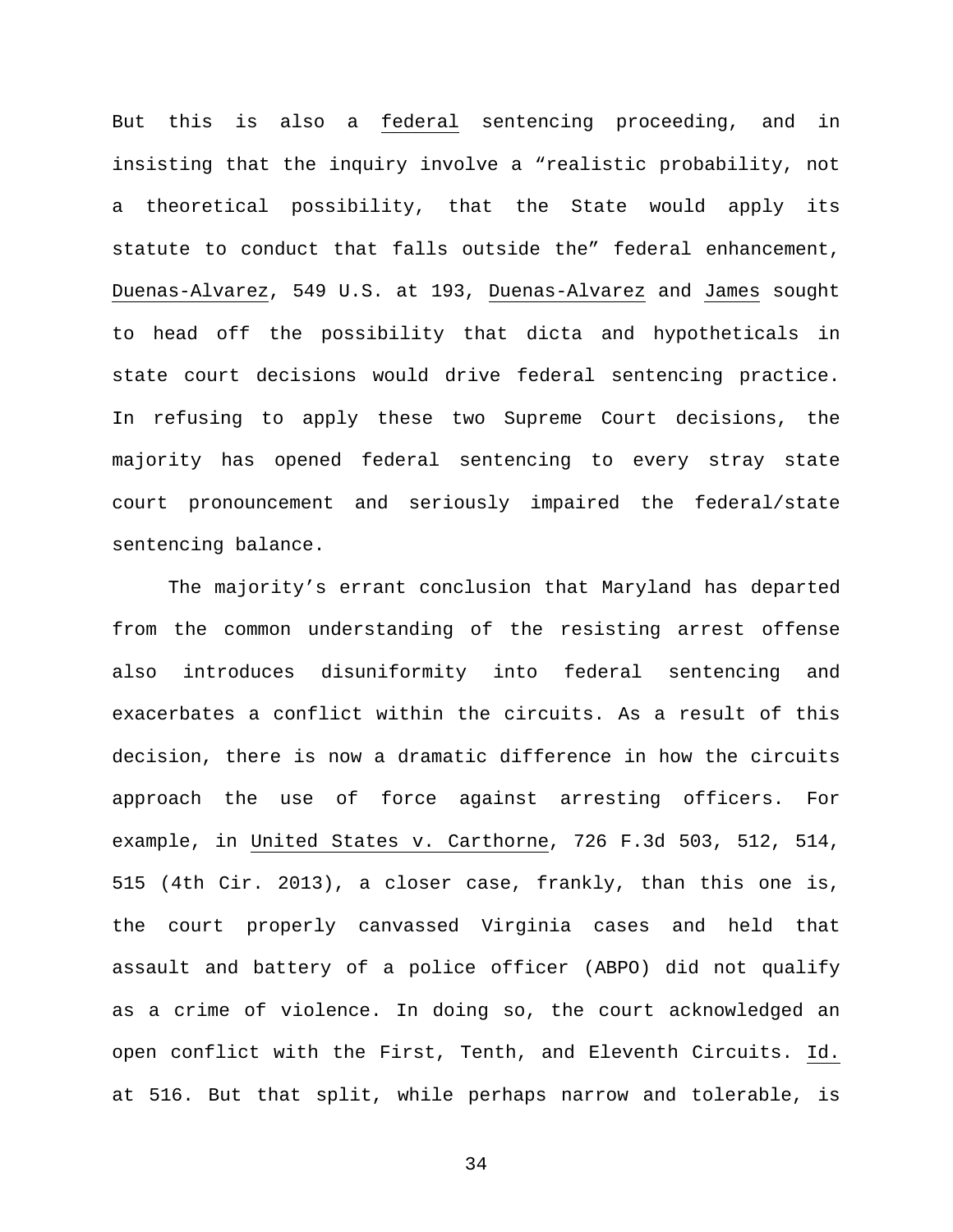now blasted wide. By rejecting the Supreme Court's approach in Duenas-Alvarez and James, the majority not only has ensured that the categorical approach is no longer a neutral legal principle (but instead a code word for categorical nonviolence). It has also effectively guaranteed that violent force leveled at police officers in the course of resisting an arrest will never be treated by the court under force clauses as a violent crime.

Quite apart from the fact that officers on the receiving end of violent attacks upon their person will wonder what in the world we are doing, the departure from the sound approach shared by the Supreme Court, the Maryland judiciary and our sister circuits is, to understate the matter, a prescription for problems down the road.

## III.

An arrest, by its nature, is a tense and volatile event. The aim of law should be, so far as possible, to preserve dignity and humanity on both sides of the encounter, even where the respective principals have failed to do so.

Arrestees are entitled to be treated with dignity and respect. They are not objects to be gratuitously brutalized, no matter what their respective offenses may prove to be. Where officers use unwarranted force, courts have historically held them to account. Excessive force claims are an established and important part of our law. See Graham v. Connor, 490 U.S. 386,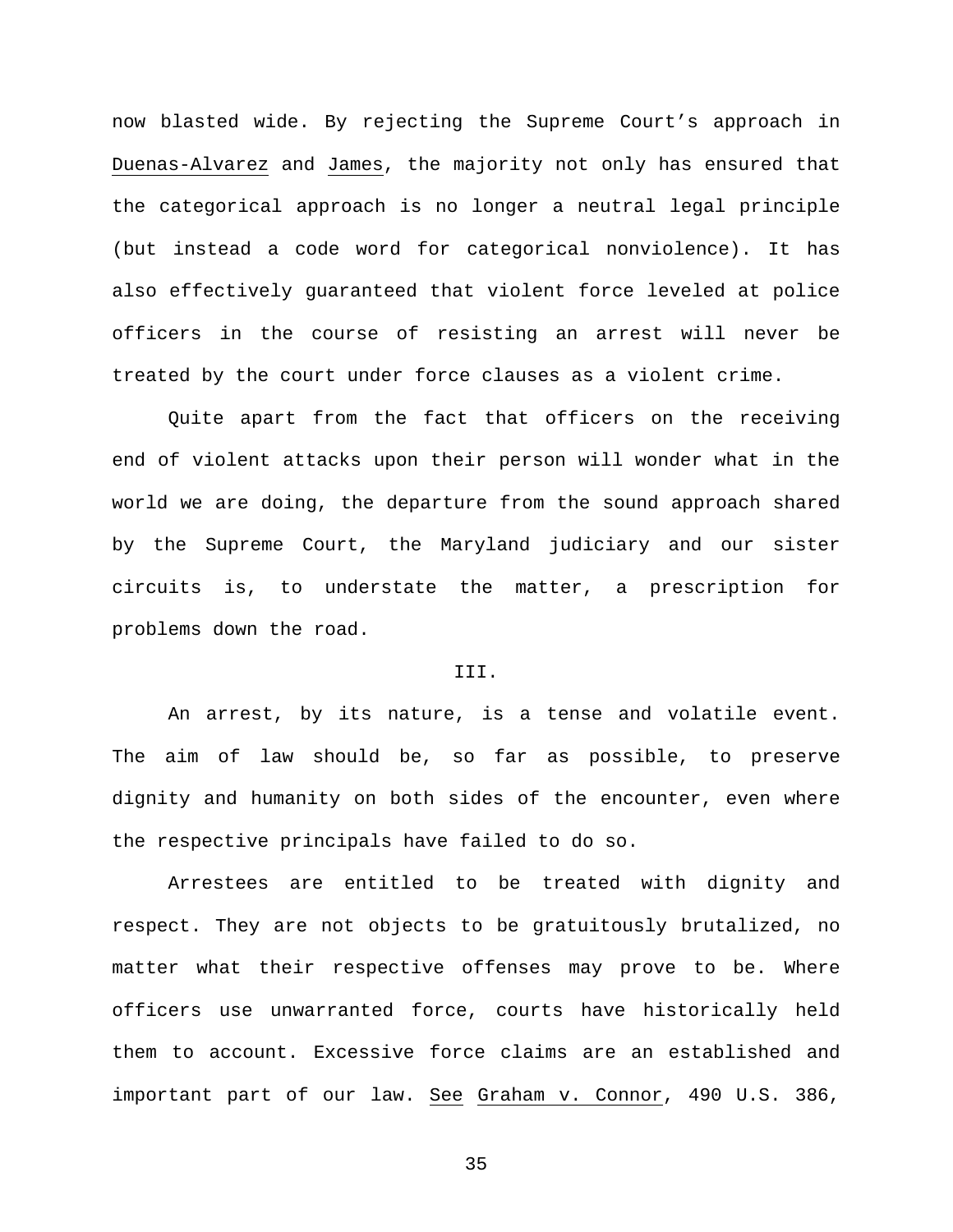395 (1989). In the arrest context, it is the Fourth Amendment that shields citizens from "physically abusive governmental conduct." Id. at 394. Notably, the Maryland cases cited in the appendices contain no suggestion of excessive force applied by officers that in turn provoked the violent responses on the part of those they arrested.

Law enforcement officers, too, are deserving of dignity, not to mention physical safety. Officers may not be popular figures (except perhaps when one needs them), but they do play their necessary part in permitting law to function as law. Here they were doing what they had every right to do: make a lawful arrest. I do not believe appellant thinks officers are blocks of wood or slabs of stone, but the shrug of indifference which he invites as our response to violent acts committed against them suggests to the contrary. The one who dons a uniform is not thereby dehumanized. No occupation need numb us to the fact that all persons, officers and arrestees alike, feel the sting of violent and aggressive acts. It is sad, really, that courts would strip protection from those whom Congress wished to protect, and in so doing, sever law so dramatically from the law enforcement function.

It is sad too that my friends in the majority had the chance to invest with equal dignity both sides of this fraught encounter, but now that chance has been lost. It is altogether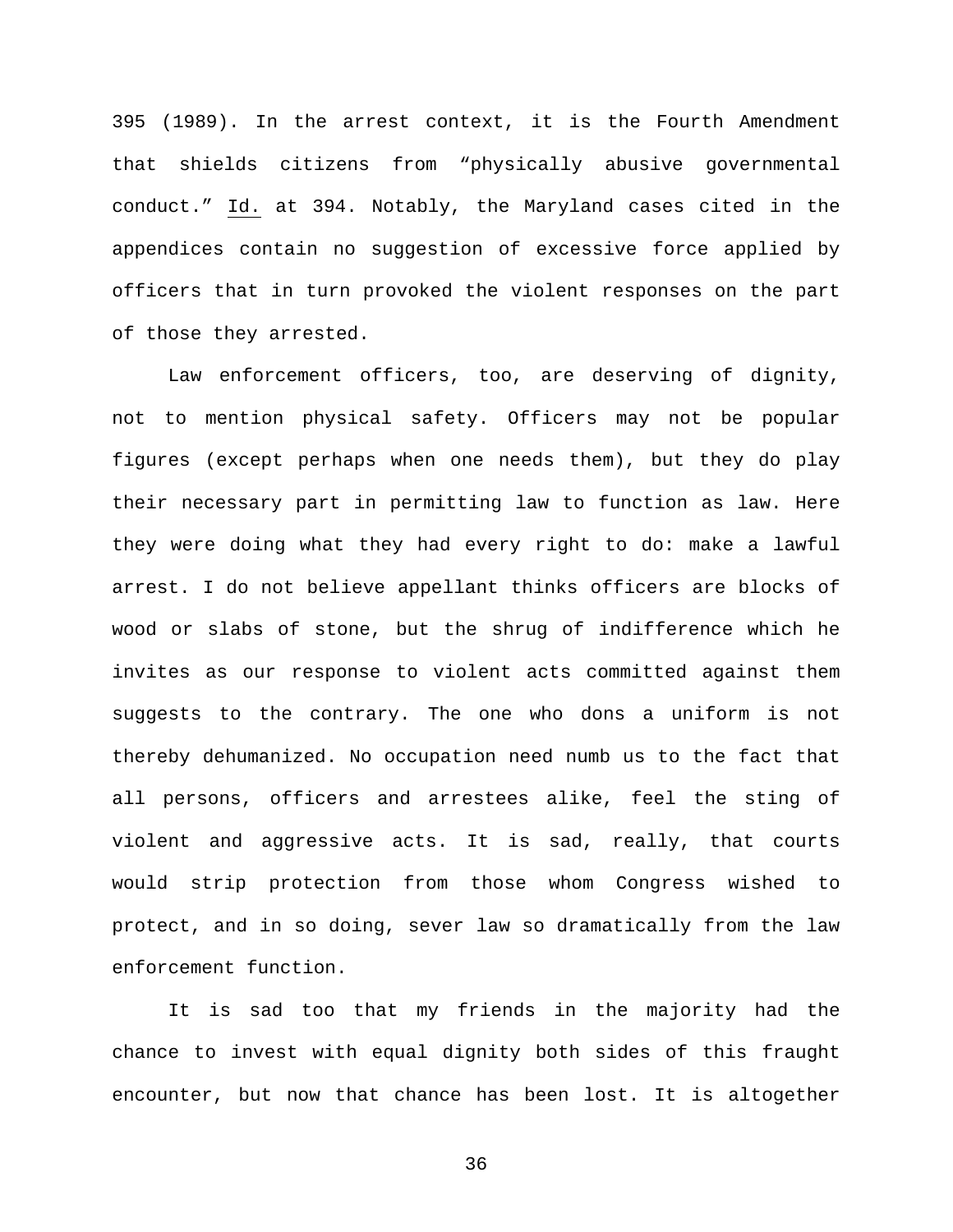good and right that excessive force on the part of police is actionable under federal law, but it is profoundly wrong that violence against those very same persons is without the proper federal statutory effect. There is no question that resisting arrest must involve violent force directed at the person of arresting officers. It is a crime of violence. More than that, it is an affront to law. I have gathered Maryland cases in two appendices to make my point. From them, the reader can readily discern that the crime involves violence directed at arresting officers "in the ordinary case," James, 550 U.S. at 208, and that there is no "realistic probability," Duenas-Alvarez, 549 U.S. at 193, that the offense would be sustained in the absence of the same. I do recognize that reading appendices can be a mighty boring exercise, and yet there are occasions when the silent roll of cases sounds a fitting end.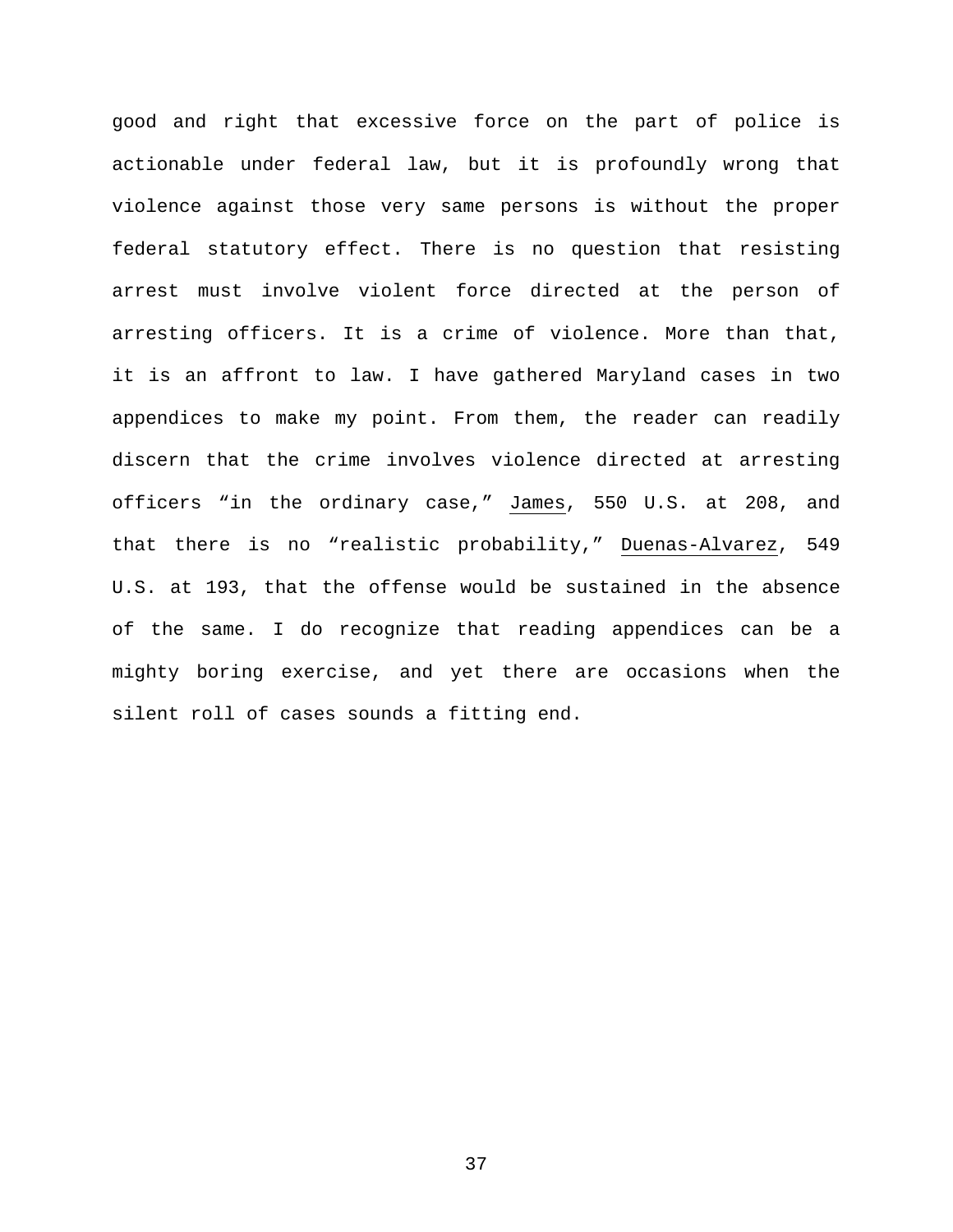# **Appendices**

## I.

Resisting Arrest Decisions of the Maryland Court of Appeals

- Nicolas v. State, 426 Md. 385, 44 A.3d 396, 399–401 (2012) (defendant "pushed" one officer, "hit [another] in the face," fought with one for "two to three minutes" including "grabb[ing] each other and . . . pushing each other against the walls and hitting each other," continued "fighting" and "struggl[ing]" "the whole way" to police car).
- Arthur v. State, 420 Md. 512, 24 A.3d 667, 670 (2011) (defendant "struggle[d] as three officers attempted to arrest him," "continued kicking and pulling," caused officer to sprain ankle).
- Wilson v. State, 409 Md. 415, 975 A.2d 877, 881–82 (2009) (defendant "struggle[d]" as officer attempted to place handcuffs on him).
- Polk v. State, 378 Md. 1, 835 A.2d 575, 577 (2003) (defendant engaged in a "scuffle" with the arresting officer, and "bit his arm, breaking the skin on his wrist").
- Purnell v. State, 375 Md. 678, 827 A.2d 68, 71-72 (2003) (defendant "resisted [the officers'] attempts to handcuff him, by attempt[ing] to push up, which then required the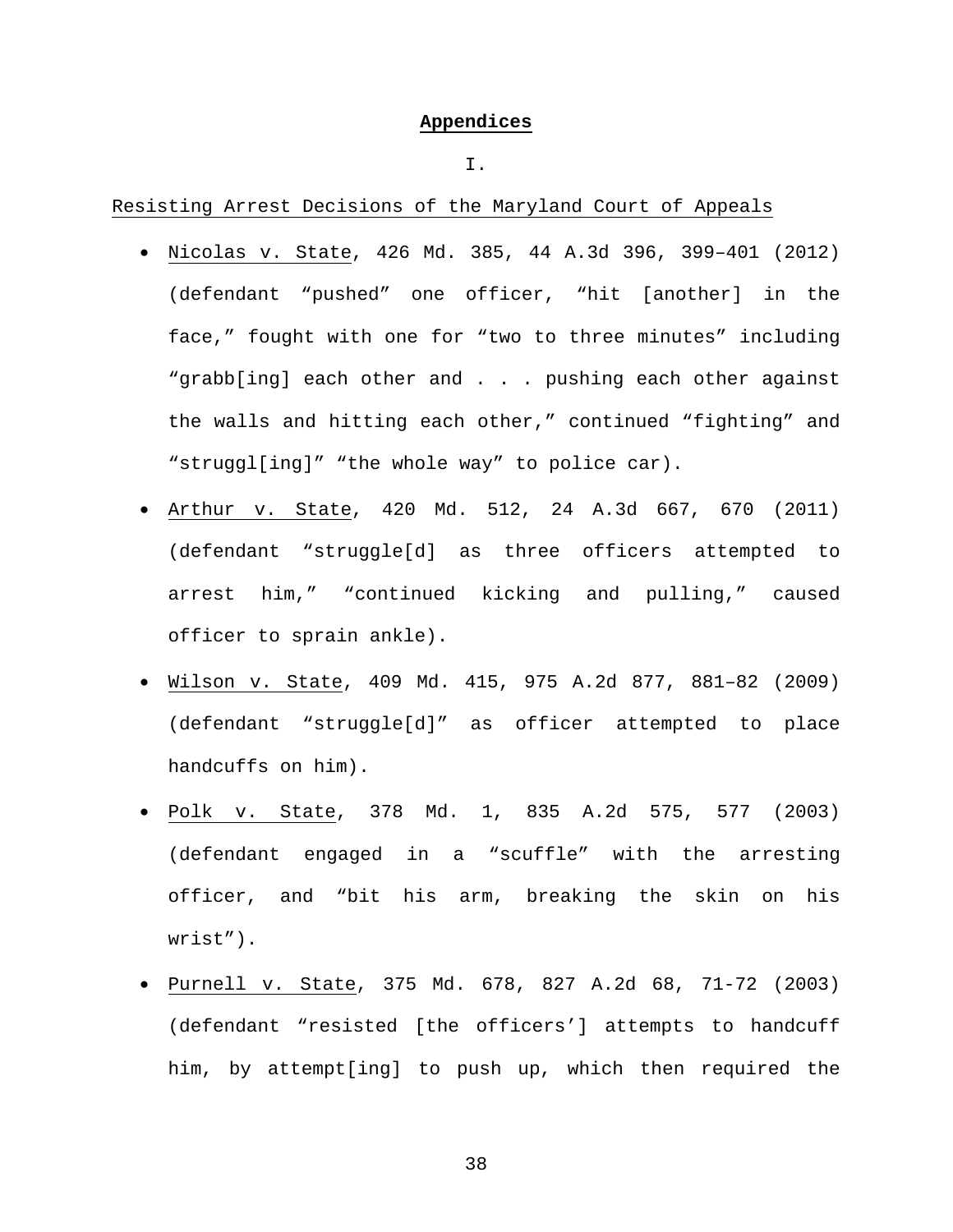officers to push him back down to actually get him handcuffed.").

- Johnson v. State, 358 Md. 384, 749 A.2d 769, 769 (2000) (defendant "kicked and flailed" when officers attempted to effect arrest).
- In re Tariq A–R–Y, 347 Md. 484, 701 A.2d 691, 692 (1997) (defendant "punched and kicked" officers).
- Barnhard v. State, 325 Md. 602, 602 A.2d 701, 703, 708 (1992) (defendant "started swinging [a] loose handcuff" at officers, punched them, and "scuffle[d]" with them).
- Att'y Grievance Comm'n of Md. v. Hamby, 322 Md. 606, 589 A.2d 53, 54 (1991) (defendant "resisted the officer's efforts to arrest him; those efforts included attacking the officer with [a] syringe, after which a wrestling match ensued until the officer received assistance from three other officers").
- Trusty v. State, 308 Md. 658, 521 A.2d 749, 752, 754 (1987) (defendant "struggle[d]" with first officer, which necessitated the intervention of other officers to ultimately subdue him).
- Rodgers v. State, 280 Md. 406, 373 A.2d 944, 945 (1977) (defendant "grabbed [one] [o]fficer . . . around the waist," causing them both to fall to the ground, and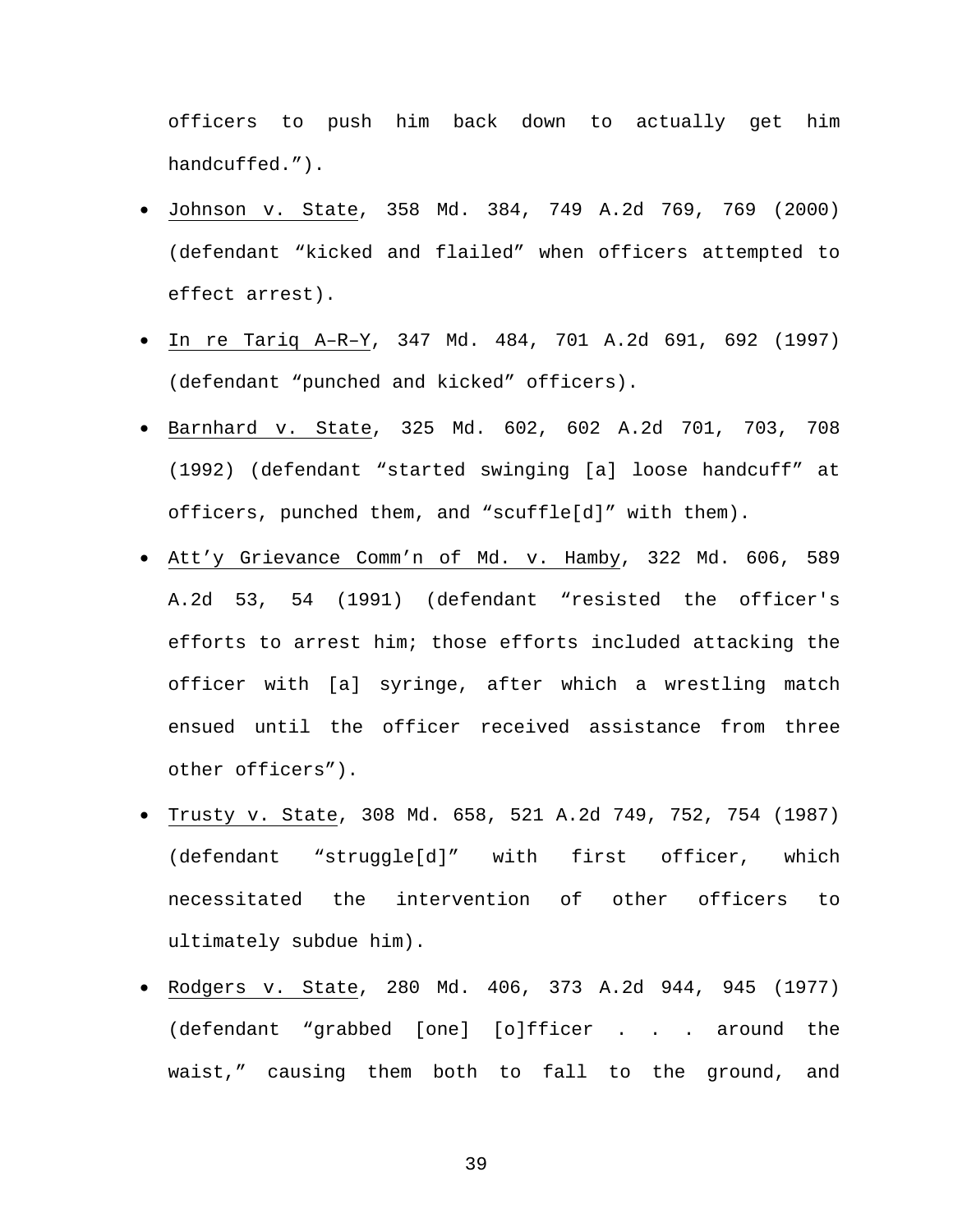"wielded a straight edged razor and slashed [the] [o]fficer . . . across the arm, inflicting three wounds").

- Downs v. State, 278 Md. 610, 366 A.2d 41, 43 (1976) ("scuffle ensued" when officer attempted to effect arrest of defendant).
- Palacorolle v. State, 239 Md. 416, 211 A.2d 828, 829 (1965) ("while enroute to the police station the appellant lunged at [the] [o]fficer . . . [,] attempting to strike and kick him").

II.

## Resisting Arrest Decisions of the Maryland Court of Special Appeals

- Gutloff v. State, 207 Md. App. 176, 51 A.3d 775, 777 (2012) (during a traffic stop, defendant "refused to get out of the car and proceeded to repeatedly strike [officer's] arm with the car door").
- Britton v. State, 201 Md. App. 589, 30 A.3d 236, 239 (2011) (defendant "violently resisted," "punch[ed] and kick[ed] the officers," injuring three of them, and "continued to struggle" despite being "tasered two more times").
- Jones v. State, 175 Md. App. 58, 924 A.2d 336, 339–40 (2007) (defendant "swerved" in vehicle "directly toward an officer, causing him to dive out of the way to avoid being struck").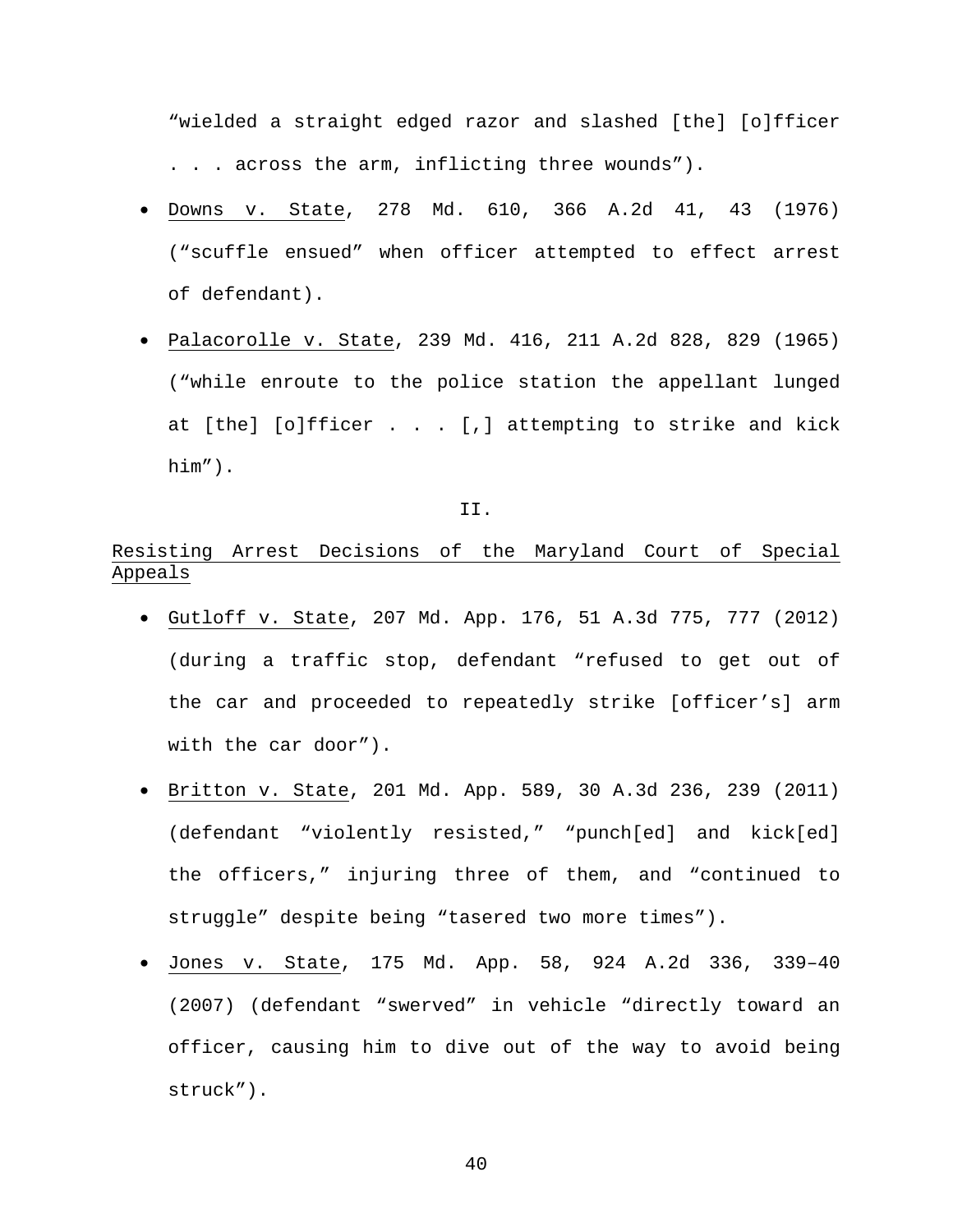- Lamb v. State, 141 Md. App. 610, 786 A.2d 783, 786 (2001) (defendant "struggle[d]" with officer and "punched him three or four times").
- Grant v. State, 141 Md. App. 517, 786 A.2d 34, 38 (2001) (defendant "struggle[d]" against the officers, engaged in "a wrestling match and a fight" with them, and "kicked" and "struck [one] several times [with his] arms and legs").
- Cooper v. State, 128 Md. App. 257, 737 A.2d 613, 615–16 (1999) (defendant "punched [officer] repeatedly in the head," "struck [another] in the face").
- Himple v. State, 101 Md. App. 579, 647 A.2d 1240, 1241 (1994) (defendant "punched and kicked the officer, injuring him").
- Briggs v. State, 90 Md. App. 60, 599 A.2d 1221, 1223 (1992) (defendant threatened officers, "threw his arms up, striking [officer] and knocking [officer's] watch off his wrist," "was fighting violently," "kicked [another officer] close to the groin").
- Washington v. State, 87 Md. App. 132, 589 A.2d 493, 495 (1991) (defendant "struck [o]fficer . . . in the shoulder and knocked him off balance").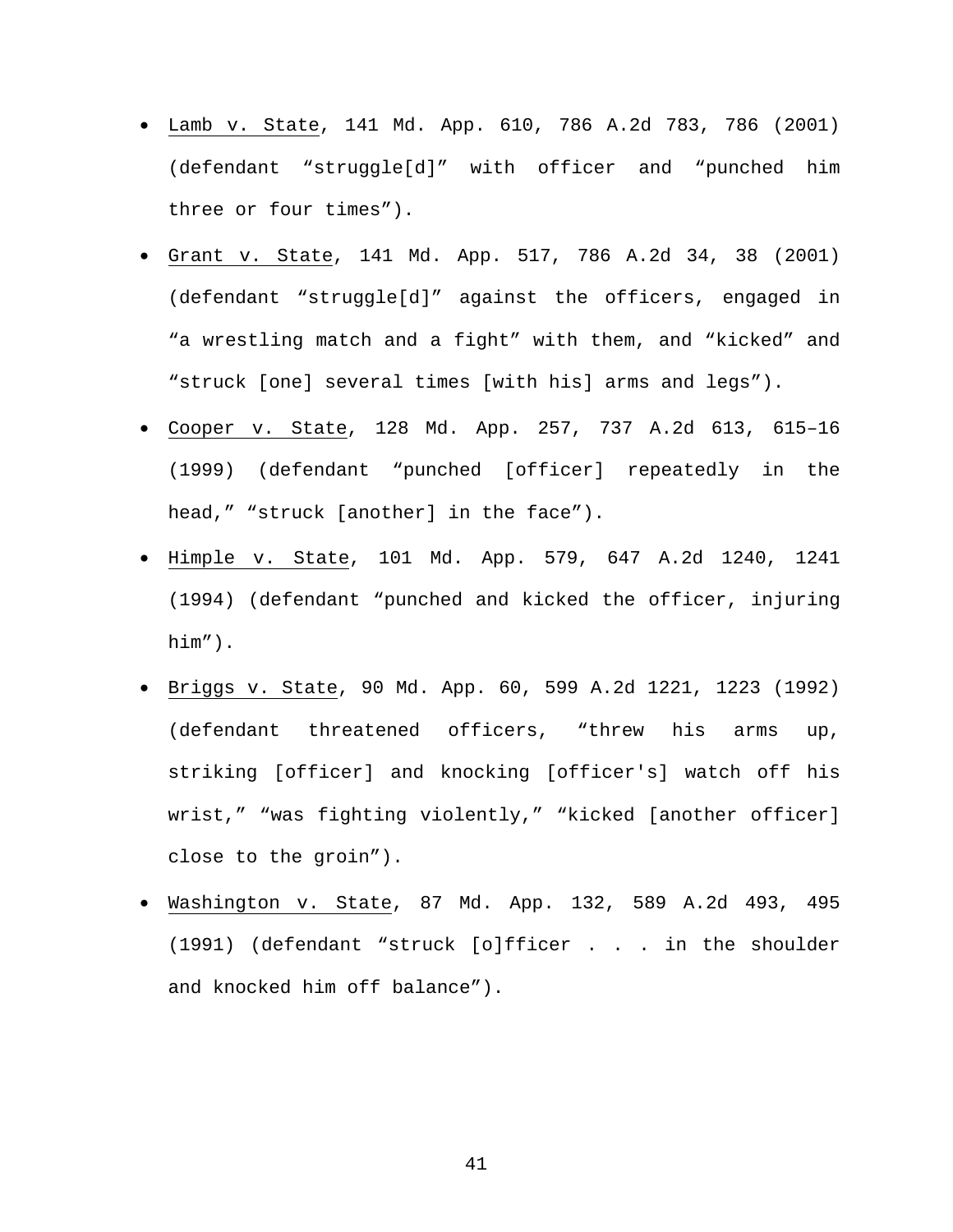- Thomas v. State, 85 Md. App. 201, 582 A.2d 586, 586 (1990) ("During the struggle, a deputy was stabbed with a ballpoint pen and a police officer was struck.").
- Johnson v. State, 75 Md. App. 621, 542 A.2d 429, 432 (1988) (defendant "struck the detective in the stomach and again in the chest").
- Curtin v. State, 60 Md. App. 338, 483 A.2d 81, 84 (1984) (defendant "struggle[d]" for several minutes and broke free before being detained again; he continued to struggle and, "[i]n the course of this [second] melee, [one officer] was struck and kicked and [another] was bitten by the appellant").
- Kraft v. State, 18 Md. App. 169, 305 A.2d 489, 491 (1973) (defendant was "wild and fighting," threatened officers, and was overpowered only after a struggle in which officer was forced to employ mace to gain compliance), overruled on other grounds by Goode v. State, 41 Md.App. 623, 398 A.2d 801 (1979).
- Tillery v. State, 12 Md. App. 624, 280 A.2d 302, 303 (1971) (defendant kicked one officer, attempted to punch two officers, "tore the badge [off a third officer's] uniform and clenched it in his right hand with the pin . . . in an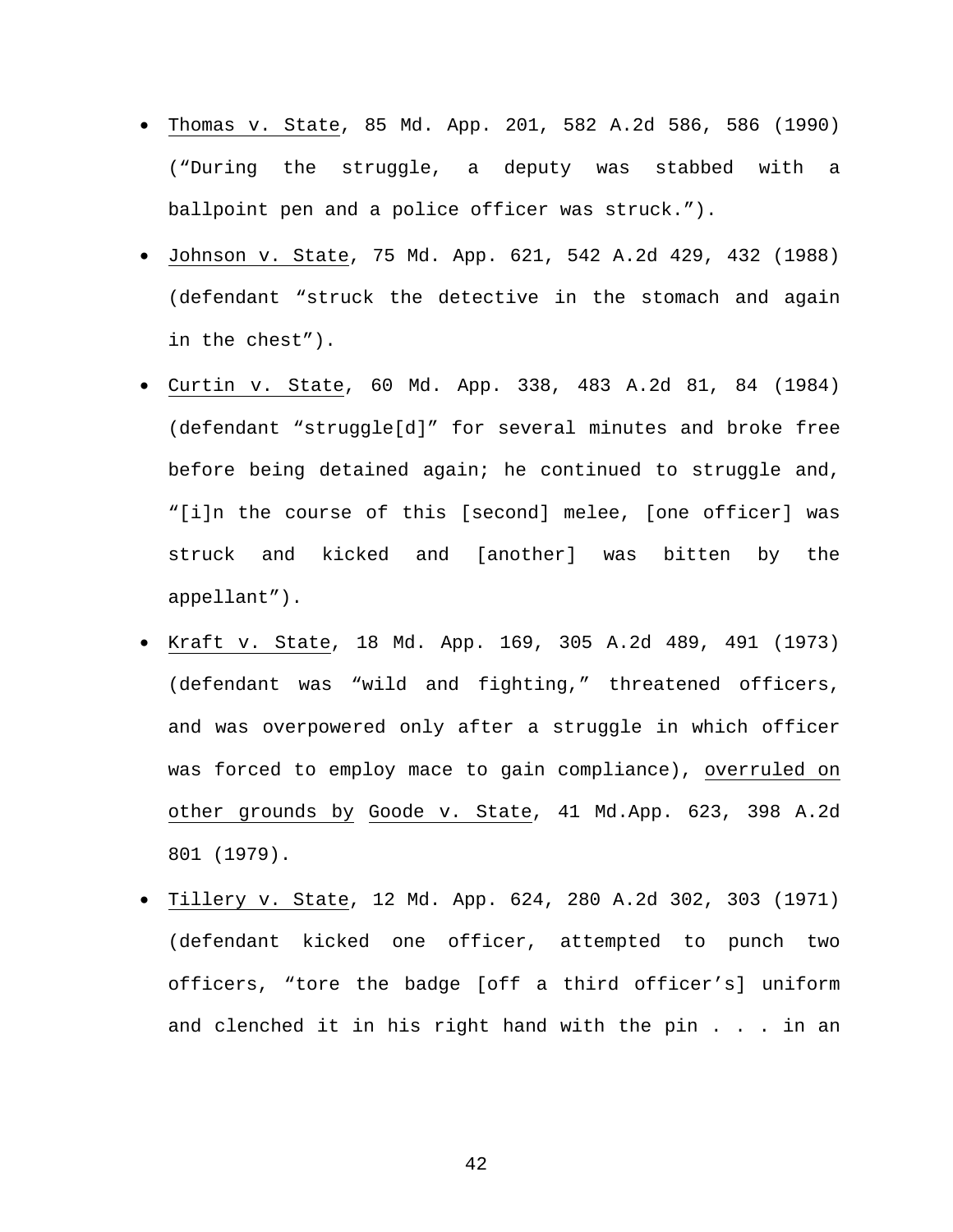outward position, swinging . . . in a violent manner at each of the three [o]fficers").

- Lyles v. State, 10 Md. App. 265, 269 A.2d 178, 180 (1970) (defendant "tussl[ed] on the floor and wrestl[ed]" with security guard, "bumped [guard] on the side of the head [with] nightstick," was charged with "pulling, beating, and laying hold of" officer).
- Williams v. State, 4 Md. App. 643, 244 A.2d 619, 621 (1968) ("When the officer attempted to place handcuffs on the appellant, a scuffle arose, with both the officer and the appellant falling to the floor, during which the appellant kicked [the officer].").
- Carwell v. State, 2 Md. App. 45, 232 A.2d 903, 905 (1967) (defendant "became very violent," "struggled for four or five minutes," "bit" one officer, necessitating medical treatment, "injured" another, and was only subdued when several additional officers intervened).
- McIntyre v. State, 1 Md. App. 586, 232 A.2d 279, 280 (1967) (one defendant "struggl[ed]" with officer; other defendant got "on top of" officer, "hit[]" him "in the jaw," "took another swing at [him once] under arrest").
- McGee v. State, 1 Md. App. 239, 229 A.2d 432, 433 (1967) (defendant "struggled" with officers, "flail[ed] his arms